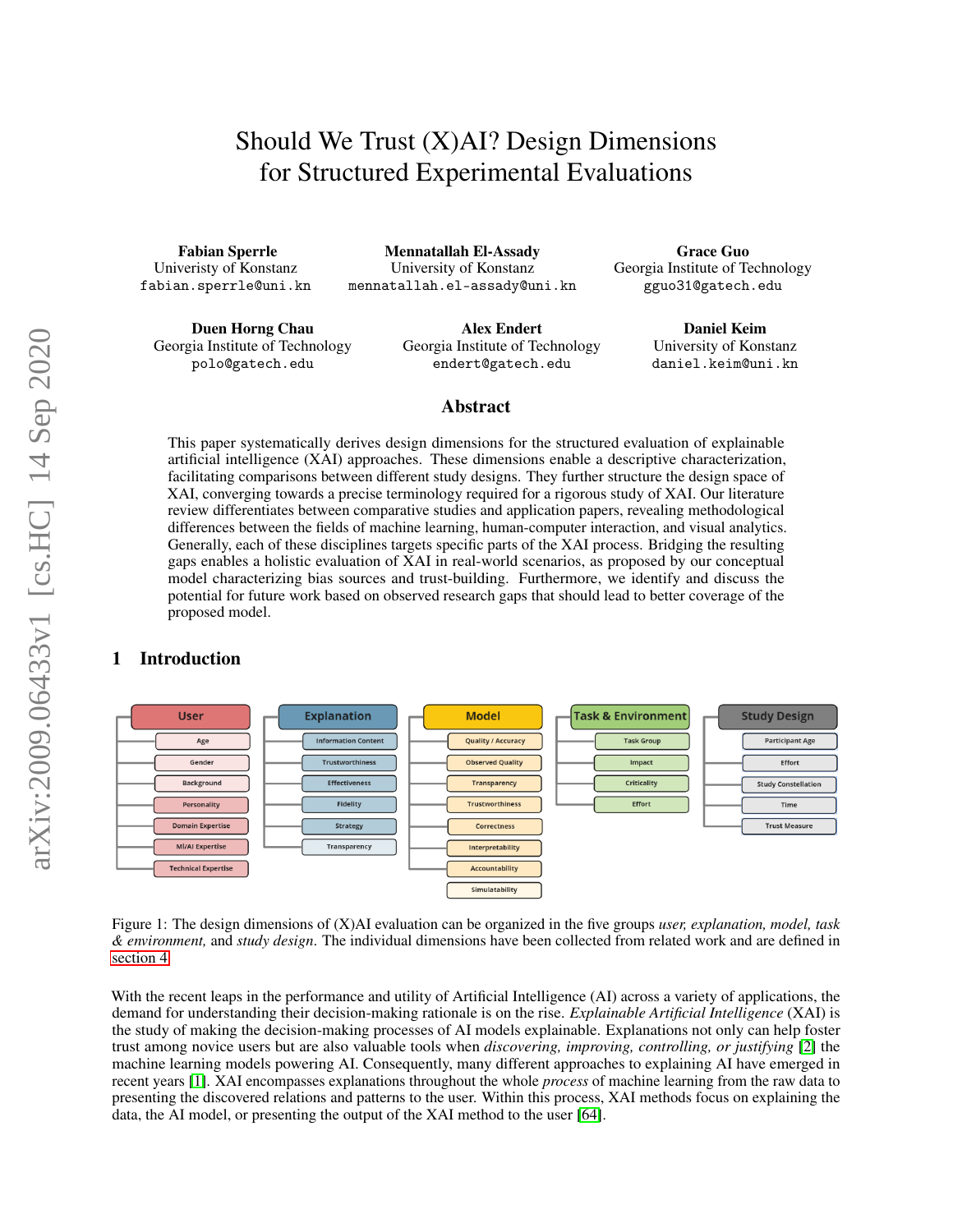A central task for XAI is calibrating trust in the context of complex machine learning models and processes that are not always intelligible. The fact that it is often difficult for humans to comprehend the inner workings of models raises many questions towards methods claiming to provide explanations: Are they valid? Do they calibrate user trust appropriately, or introduce bias? For which data types and tasks are they applicable, and in which environments? In focused application contexts, some approaches can evaluate the general propagation of these effects to derive suitable architectures. However, in the general context of evaluating  $(X)$ AI and finding answers to these questions requires comparing different ways to generate, design, and present explanations to different user types. While catering explanations to their intended audience concerning, for example, complexity and information density might seem straightforward, it is not always easy due to the complexity of various psychological processes. Additionally, Miller et al. state that "most of us as AI researchers are building explanatory agents for ourselves, rather than for the intended users" [\[48\]](#page-15-0) and that XAI is more likely to be successful "if evaluation of these models is focused more on people than on technology." [\[48\]](#page-15-0)

Doshi-Velez and Kim [\[12\]](#page-13-0) identify that interpretability is mostly evaluated in the context of a concrete application, or assumed to be "given" thanks to the use of a particular model class, stating that "To large extent, both evaluation approaches rely on some notion of "you'll know it when you see it"." [\[12\]](#page-13-0) According to Guidotti et al. [\[22\]](#page-13-1), "In the state of the art a small set of existing interpretable models is recognized: decision tree, rules, linear models. These models are considered easily understandable and interpretable for humans" [\[22\]](#page-13-1). Poursabzi-Sangdeh et al. [\[55\]](#page-15-1), however, evaluated such white-box linear models and found that transparency can be overwhelming, possibly due to information overload.

In this paper, we attempt to generate a comprehensive overview of the design dimensions for structured experimental evaluation of XAI methods. To that end, we contribute a literature review of the past five years of (X)AI evaluation research in the human-computer-interaction and visualization communities and report on their considerations for XAI studies and their design. In addition, we review a number of application papers that do not feature comparative study designs, but present user evaluations showcasing the effectiveness of XAI methods. From this review, we generalize and contribute five groups of design dimensions for future evaluation studies: *personal characteristics, explanation, model, task and environment,* and *study setup*. From this literature review we derive not only research gaps, but also opportunities and implications for future work. Further, we contribute a dependency model outlining all actors that must be considered when designing experiments evaluating trust in (X)AI. This model also describes the processes of bias propagation and trust building in (X)AI.

# 2 Background and Related Work

Already in 1994, Muir presented "a theoretical model of human trust in machines." [\[52\]](#page-15-2). She collected multiple definitions of trust in humans, showcasing the different aspects of trust and suggesting that "trust is a multidimensional construct" [\[52\]](#page-15-2) and that calibration and re-calibration of trust are necessary over time. More recently, Robbins surveyed psychological literature on trust, finding it to be fragmented with multidimensional definitions. He instead suggest defining trust in terms of "actor A's beliefs, actor B's trustworthiness, the matter(s) at hand, and unknown outcomes." [\[59\]](#page-16-1)

In addition to these theoretical considerations on trust, Hancock et al. [\[23\]](#page-13-2) provide a meta-analysis on factors influencing the trust of humans in robots. This work was later extended to automation in general by Schaefer et al. [\[61\]](#page-16-2). Neither of the works places emphasis on how these factors can be evaluated. Their dimensions might, however, also be relevant for trust of humans in AI and can be grouped similarly to those presented in [section 4.](#page-6-0)

Recent work from computer science provided a conceptual framework for designing XAI [\[70\]](#page-16-3). The authors reviewed work from psychology and philosophy and suggested how XAI should be designed to avoid cognitive biases. These guidelines are applied and evaluated in an application for clinical decision making. More generally, Doshi-Velez and Kim [\[12\]](#page-13-0) provide a taxonomy for the evaluation of interpretable machine learning systems, identifying three types of studies: application-grounded, human-grounded, functionally-grounded. They discuss when each type of study might be most appropriate, but do not elaborate on the individual design dimensions of the different types. Hoffman et al. [\[24\]](#page-13-3) provide four criteria for XAI evaluation: *goodness, satisfaction, comprehension*, and *performance* and focus on how these criteria can best be measured.

# 3 Literature Review

Many different buzzwords have been mentioned as goals for  $(X)$ AI in previous work: intelligibility, justifiability, or interpretability, to name just a few. However, it is not always immediately obvious how these goals can be achieved, and how success can be measured. In order to identify dimensions that have previously been evaluated and to distill guidelines for the evaluation of  $(X)$ AI, we conducted a literature review.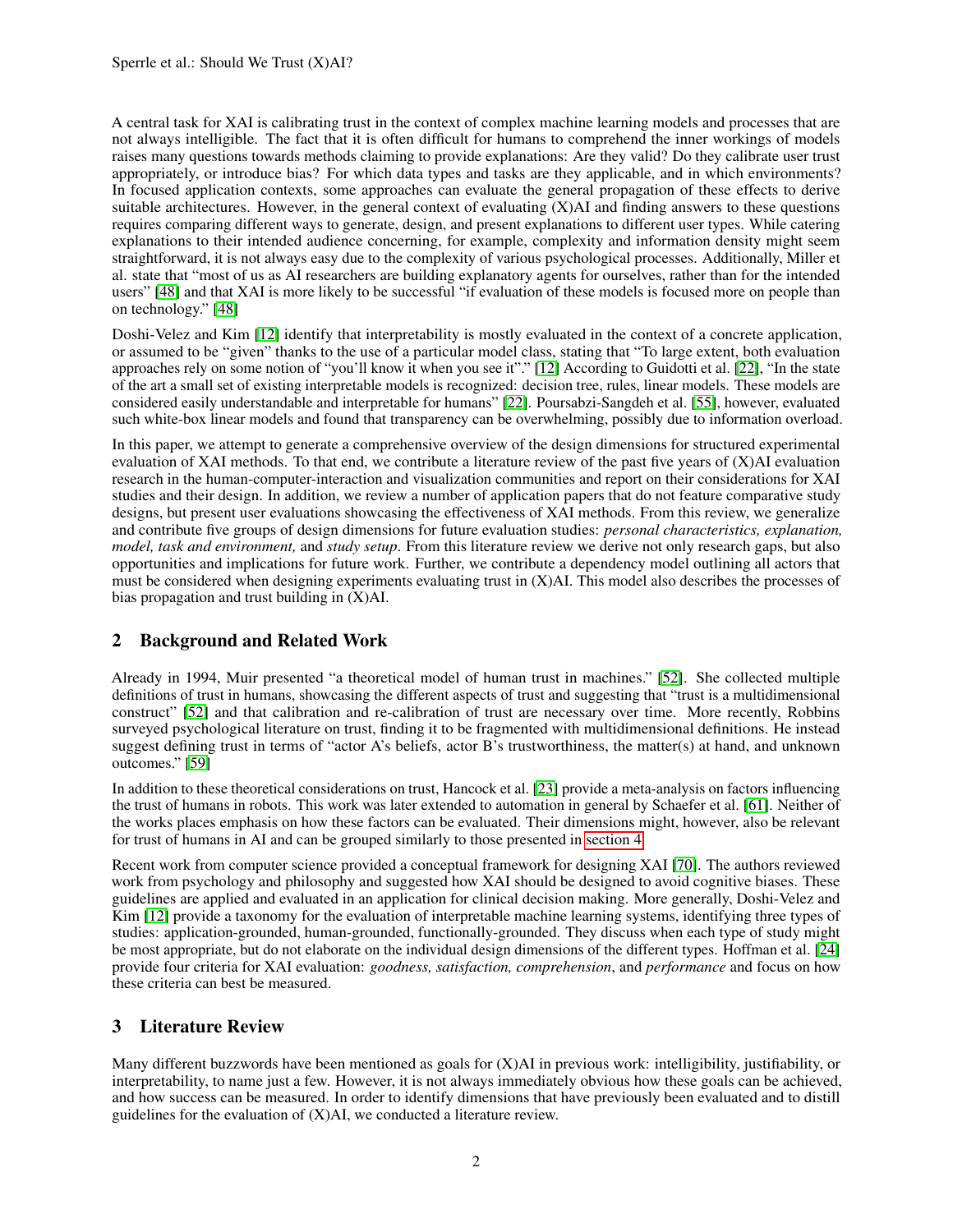|                                    | <b>User</b>                                                           | <b>Explanation</b>                                                                            | <b>Model</b>                                                                                                                                 | T & E      |                  |                         |                | Misc.         |               |  |  |
|------------------------------------|-----------------------------------------------------------------------|-----------------------------------------------------------------------------------------------|----------------------------------------------------------------------------------------------------------------------------------------------|------------|------------------|-------------------------|----------------|---------------|---------------|--|--|
| Publication                        | Domain Expertise<br>ML/AI Expertise<br>Tech. Expertise<br>Personality | Information Content<br>Trustworthiness<br>Effectiveness<br>Available?<br>Strategy<br>Fidelity | Quality / Accurracy<br>Observed Quality<br>Trustworthiness<br>Interpretability<br>Accountability<br>Transparency<br>Correctness<br>Agnostic? | Task Group | Impact           | Criticality             | Effort         | #Participants | Venue         |  |  |
| Cai et al. (2019) [6]              |                                                                       |                                                                                               | $\checkmark$                                                                                                                                 | X          | $\boldsymbol{0}$ | 1                       | $\overline{1}$ | 1070          | <b>IUI</b>    |  |  |
| Cheng et al. (2019) [9]            |                                                                       |                                                                                               | X                                                                                                                                            | A          | $\overline{3}$   | $\overline{\mathbf{3}}$ |                | 202           | <b>CHI</b>    |  |  |
| Dodge et al. (2019) [10]           |                                                                       |                                                                                               |                                                                                                                                              | A          | $\mathbf{1}$     | $\mathbf 1$             | $\overline{1}$ | 160           | <b>IUI</b>    |  |  |
| Dominguez et al. (2019) [11]       |                                                                       |                                                                                               |                                                                                                                                              | A          |                  | -1                      |                | 121           | $\rm{IUI}$    |  |  |
| Eiband et al. (2019) [14]          |                                                                       |                                                                                               | ✓                                                                                                                                            | А          |                  | $\overline{1}$          | $\overline{1}$ | 30            | <b>CHI EA</b> |  |  |
| Kouki et al. (2019) [31]           |                                                                       |                                                                                               |                                                                                                                                              | x          | $\mathbf 1$      | $\mathbf{1}$            | $\overline{1}$ | 198           | <b>IUI</b>    |  |  |
| Millecamp et al. (2019) [46]       |                                                                       |                                                                                               |                                                                                                                                              | А          |                  | <sup>1</sup>            | $\overline{1}$ | 71            | <b>IUI</b>    |  |  |
| Richter et al. (2019) [58]         |                                                                       |                                                                                               | $\checkmark$                                                                                                                                 | A          |                  |                         |                | 65            | <b>IUI</b>    |  |  |
| Schaffer et al. (2019) [62]        |                                                                       |                                                                                               | ✓                                                                                                                                            | Х          |                  |                         | $\overline{1}$ | 551           | <b>IUI</b>    |  |  |
| Springer and Whittaker (2019) [65] |                                                                       |                                                                                               | ✓                                                                                                                                            | X          |                  |                         | $\overline{1}$ | 74            | <b>IUI</b>    |  |  |
| Yin et al. (2019) [72]             |                                                                       | $\pmb{\mathsf{x}}$                                                                            | Χ                                                                                                                                            | S          |                  |                         |                | 1994          | <b>CHI</b>    |  |  |
| Yin et al. (2019) [72]             |                                                                       | $\pmb{\mathsf{X}}$                                                                            | Х                                                                                                                                            | ${\bf S}$  |                  |                         | -1             | 757           | <b>CHI</b>    |  |  |
| Yin et al. (2019) [72]             |                                                                       | Х                                                                                             | Х                                                                                                                                            | S          |                  |                         |                | 1042          | <b>CHI</b>    |  |  |
| Zhou et al. (2019) [76]            |                                                                       |                                                                                               | $\boldsymbol{x}$                                                                                                                             | D          |                  | $\overline{1}$          |                | 22            | <b>CHI EA</b> |  |  |
| Bigras et al. (2018) [3]           |                                                                       |                                                                                               | ✓                                                                                                                                            | А          | 3                | $\overline{2}$          |                | 20            | <b>CHI EA</b> |  |  |
| Kleinerman et al. (2018) [30]      |                                                                       |                                                                                               | ✓                                                                                                                                            | Х          |                  | $\mathbf{1}$            | $\overline{1}$ | 59            | RecSys        |  |  |
| Rader et al. (2018) [56]           |                                                                       | ✓                                                                                             | $\pmb{\mathsf{x}}$                                                                                                                           | А          |                  | 1                       |                | 681           | $\rm CHI$     |  |  |
| Yu et al. (2017) [73]              |                                                                       | Х                                                                                             | $\boldsymbol{x}$                                                                                                                             | A          | $\overline{2}$   | $\overline{2}$          | $\overline{1}$ | 21            | $\rm{IUI}$    |  |  |
| Chang et al. (2016) [8]            |                                                                       |                                                                                               | ✓                                                                                                                                            | Х          | $\mathbf{1}$     | $\overline{1}$          | $\overline{1}$ | 220           | RecSys        |  |  |
| Kizilcec (2016) [29]               |                                                                       |                                                                                               | $\pmb{\mathsf{x}}$                                                                                                                           | X          |                  |                         |                | 103           | $\rm CHI$     |  |  |
| Musto et al. (2016) [53]           |                                                                       |                                                                                               | $\pmb{\mathsf{x}}$                                                                                                                           | X          | $\mathbf{1}$     | $\overline{1}$          | $\overline{1}$ |               | 308 RecSys    |  |  |

<span id="page-2-0"></span>Table 1: Synthesis of the most important dimensions mentioned in previous work on (explainable) artificial intelligence. Little squares indicate that a variable was artificially manipulated to a *fixed* value, *measured*, constituted a *condition*  $\blacksquare$ , or a combination thereof  $\blacktriangle$ .

#### 3.1 Methodology

Scope We have collected the proceedings from high-quality computer science journals and conferences. We include conference papers from ACM Computer-Human Interaction (CHI), ACM Intelligent User Interfaces (IUI), ACM Recommender Systems (RecSys) and IEEE VIS (VIS). Additionally, we include journal articles from IEEE Transactions on Visualization and Computer Graphics (TVCG) and Extended Abstracts published at CHI. Furthermore, we retrieved all publications from the International Conference on Machine Learning (ICML) and the ACM Conference on Fairness, Accountability, and Transparency (FAT\*). For all venues, we considered the years 2015 to 2019 (2018 and 2019 for FAT\*) to focus on recent developments.

Paper Selection Once we had gathered the proceedings, we performed a keyword search for *trust, interpretable, interpretability, explanation, explainability, transparency* and *interactive machine learning* on the titles and abstracts of published works, retrieving an initial set of papers. We manually evaluated all potential papers of interest and excluded those that do not deal with some form of machine learning or artificial intelligence, or that do not perform user evaluation. For that reason, we excluded all papers from the FAT\* and ICML from this review. Due to the large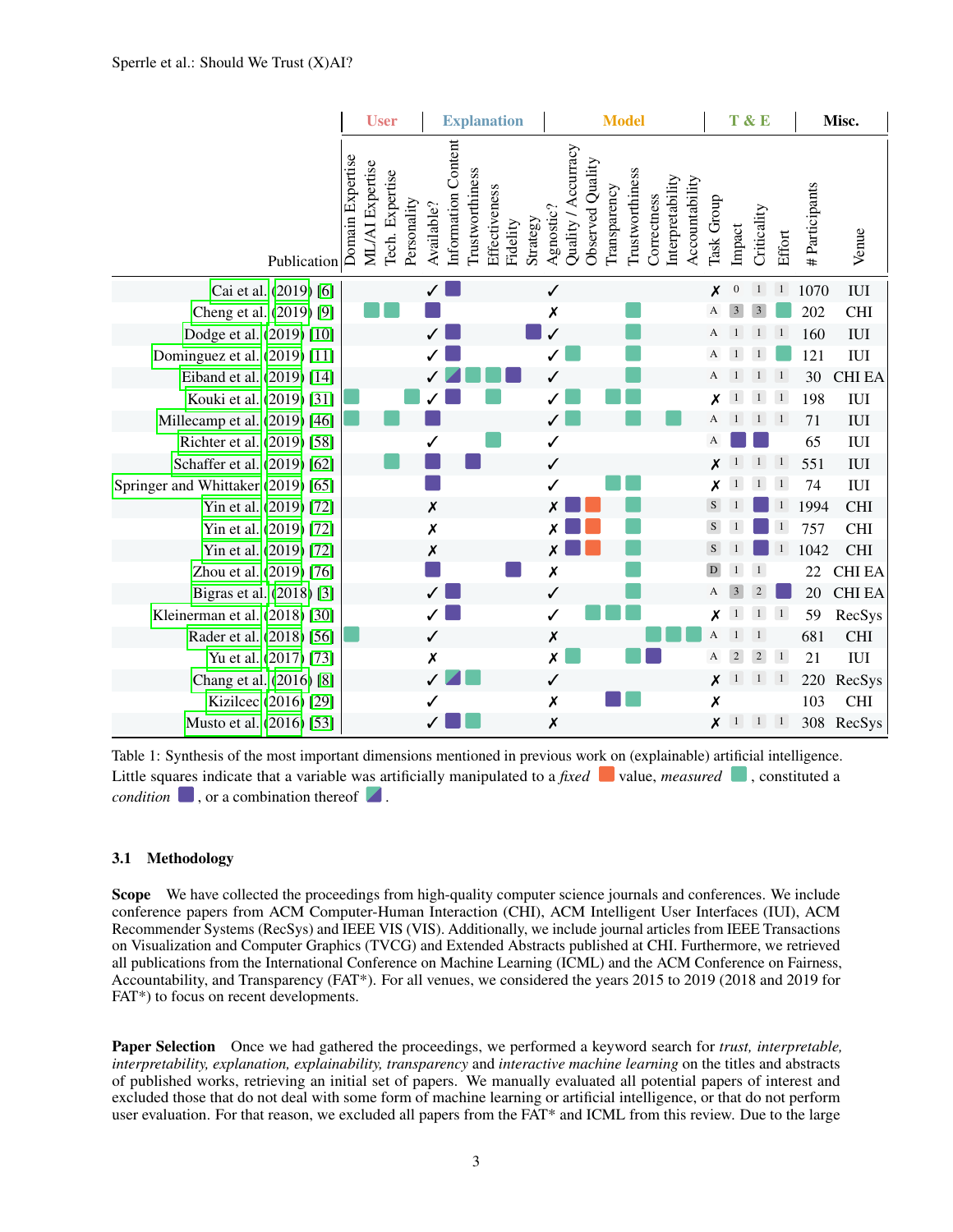amount of papers, papers that did not include interactivity and those that covered relatively fewer dimensions were also excluded from our review.

Coding We coded all papers in an iterative process and began with an initial set of eight randomly selected papers. After extracting all relevant dimensions and coding the initial paper set, we distilled and refined coding guidelines until an agreement between coders was reached. We then continued coding the remainder of papers with a single coder. Whenever we encountered new potential dimensions that had not been mentioned in papers previously coded, we conferred and decided whether to include them into adapted coding guidelines. During the coding process, significant differences between pure application papers and those with comparative study designs became apparent. We consequently decided to code application papers using separate guidelines (created using the same process) and present both types of papers separately in the following sections. This methodology allows for a more focused comparison of papers from a given paper type.

Concept Definitions During paper coding, we did not attempt to resolve potential conflicts, ambiguities, or overlaps between concept definitions but coded them as presented by the authors. As a consequence, the results of our literature review present a "union" of the definitions for concepts like trustworthiness or interpretability. Refining these concepts and converging to a common vocabulary presents an opportunity for future work that will be elaborated on further in [section 6.](#page-10-0)

Presentation The results of our literature review are summarized in [Table 1](#page-2-0) (comparative study designs) and [Table 2](#page-5-0) (application papers). The tables highlight four different groups of design dimensions for structured experimental evaluation and sort them according to our trust building model introduced in [section 5.](#page-9-0) Personal contains both standard personal characteristics, as well as dimensions on experience. Explanation and Model group dimensions of the respective elements in the XAI pipeline. Task  $\&$  Environment focuses on the implications of using a given (X)AI system in a specific environment. Due to space constraints we do not include all dimensions that have been mentioned in literature. For example, *controllability* and *truthfulness* that were both mentioned only once were excluded. Instead, we focus on the most common dimensions and those that allow us to draw conclusions about the state of the field.

The tables also highlight the number of study participants, as well as the publication venue of the papers. For all dimensions, coloured boxes indicate whether they were *study conditions* , *measured* in a study, or *fixed* to an artificial value. Cases where dimensions varied as conditions where also measured, is used.  $\checkmark$  and  $\checkmark$  indicate yes and no respectively, and are used to show whether explanations were available and whether the system was model agnostic from the point of view of the study participant. Possible values for task groups, as well as impact and criticality will be introduced in [subsection 4.4.](#page-8-0) Darker color ( $\sqrt{0}$  =  $\sqrt{5}$ ) indicates higher task complexity, impact or criticality, respectively. Similarly, we classify effort and user expertise that the system in an application paper was designed for as low  $\frac{1}{1}$ , medium  $\frac{2}{5}$  or high  $\frac{3}{5}$ . Some application papers claim that the presented systems are designed with a specific goal or property in mind, but do not evaluate their respective design decisions and are highlighted  $accordingly$   $\Box$ .

#### 3.2 Comparative Studies

[Table 1](#page-2-0) contains 21 studies from 19 publications. While most publications are only present in the table once, [Yin](#page-16-6) [et al.](#page-16-6) [\(2019\)](#page-16-6) [\[72\]](#page-16-6) provide three large-scale studies on the same subject and have thus been included three times. In the remainder of this section we briefly summarize the main findings of our literature review.

#### 3.2.1 Summary of Findings

17/21 studies include *explanations* in their study design. Out of these 17, the availability or absence of explanations is a study condition. Most work only evaluates perceived *trustworthiness of the machine learning model* (15/21) but not the *trustworthiness* of the explanation (3/17 papers that include explanations). While this evaluation of trust in the model is essential, we note a distinct lack of evaluation of the trust in the model explanation. Such explanation evaluations are important in the light of trust-building and bias propagation, as modeled in [section 5.](#page-9-0)

The inclusion of *expertise* as a measured dimension appears to be a relatively recent development, with 7/8 studies having been published in 2019. Furthermore, the only reviewed study incorporating *personality* traits was published in the same year. Knowledge about such user details should influence the *information content*, the most utilized design dimension from the explanation group (9/17). This emphasizes the vast opportunities for presentation of explanations, including varying the level of detail or adding personalization.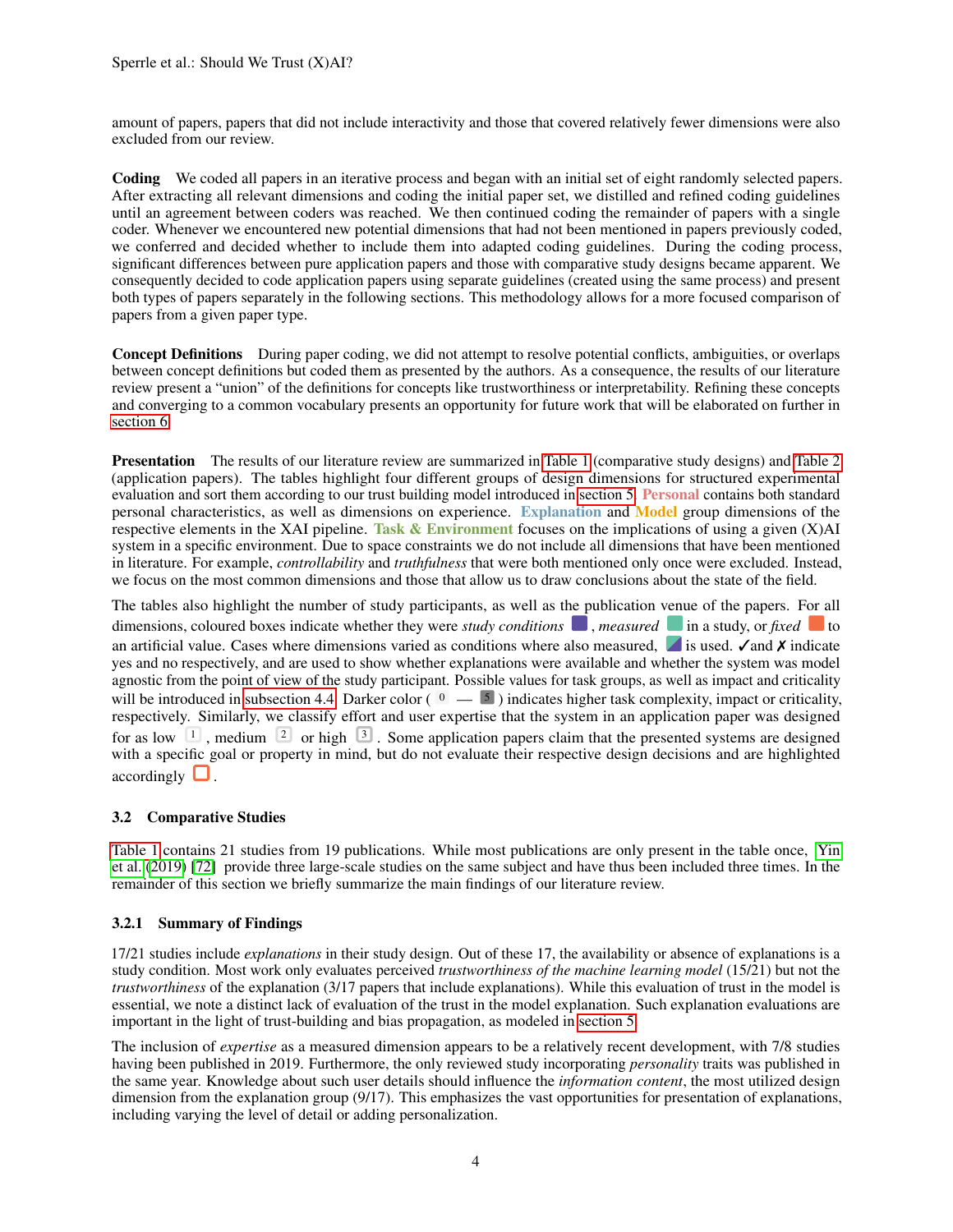Only two studies investigate manipulating the fidelity of an explainer. Worryingly, Eiband et al. [\[14\]](#page-13-4) find little difference in trust towards real or placebic explanations. Similarly, there seems to be little distinction between the reported understanding of participants, and real understanding that is proven through, for example, little tasks and quizzes. This should inspire future research in that direction to avoid misleading users and miscalibrating their trust.

## 3.2.2 Discussion of Findings

Many of the experiments evaluate trust in recommendations or social feeds. Those experiments mostly feature low impact and low criticality, making them appropriate for non-expert users. Nonetheless, evaluations of trust in higherimpact settings are needed, especially considering the typically higher criticality of expert-user applications (see [Table 2\)](#page-5-0). Future studies are needed that draw from related work from psychology to adequately simulate scenarios that are more appropriate to real-world usage, instead of measuring individual variables in isolation. Better simulation of actual usage conditions and environments is likely to affect study results, especially when impact and criticality are high.

As mentioned above, almost none of the studies evaluate the impact of explanation fidelity. While fidelity is arguably important for interpretability and trust building, its necessity varies depending on the target audience. In expert systems, explanations highlight the models decision-making processes and can uncover training issues or biases. Here, it is essential that all explanations be high-fidelity and follow the inner workings of a given model closely. For the explanation of social feeds or movie recommendations for casual users, however, explanation by example might be more intuitive and effective. As education about the model is not the primary goal, designers have more freedom when creating explanations. Nonetheless, ethical questions remain as wrong explanations can easily mislead users.

In a similar direction, background, age and gender of studies are not always reported, especially when they were conducted through online crowd-sourcing platforms. In addition to user expertise, these dimensions are likely to have a significant impact, though. In particular it is not clear how well studies conducted exclusively with participants from the US generalize to other user groups with large cultural differences. Such cultural differences are also likely to influence optimal information content of explanations. For example, previous work has found differences in the preference for personalized explanations depending on their cultural background [\[19\]](#page-13-5).

#### 3.3 Application Papers

#### 3.3.1 Summary of Findings

Application papers, almost by definition, describe the design of an XAI model and any accompanying evaluations. Only one paper (Brooks et al. [\[4\]](#page-12-8)) makes the availability of the explanation a study condition. Most papers assess the explanations by applying them to a dataset as case studies or proof-of-concept demonstrations. Furthermore, most papers do not conduct any significant amount of testing on the explanation itself. For example, only one paper, (Ming et al. [\[49\]](#page-15-7)), discussed the fidelity of the explanation developed.

The systems presented in the reviewed application papers tend to support more complex tasks (such as model refinement or comparison) than the ones evaluated in the reviewed comparative studies. More than half of the papers also designed explanations for users with high ML expertise (18/35). This ties in to the low impact of most of these papers, since the explanations will necessarily only be relevant to machine learning experts rather than a broader demographic of users. Interestingly, accountability seems to be a more recent trend in XAI. Only one paper (Cabrera et al. [\[5\]](#page-12-9)) discussed accountability in terms of fairness and mitigating bias.

#### 3.3.2 Discussion of Findings

Many of the reviewed application papers mention particular dimensions of  $(X)$ AI, such as trustworthiness, as design goals. However, these dimensions are rarely evaluated for in any user testing or case studies included in the papers. Without such evaluation, it would be harder to verify that the design criteria were indeed satisfied by the system created and that, for example, users indeed found the system to be trustworthy. As a consequence it would be difficult, going forward, to propose a set of guidelines for how (X)AI systems can be designed to meet certain criteria better. The same is true for user evaluations that are performed with a particularly low number of participants.

Finally, as mentioned above, many of the explanations presented in application papers are designed to be used by machine learning experts. In particular when the model being explained is used in the field of deep learning the machine learning experts using the explanations are often considered to be domain experts as well, regardless of the actual data domain. This suggests a potential area of research into designing explanations geared towards machine learning novices or individuals with different domain expertise.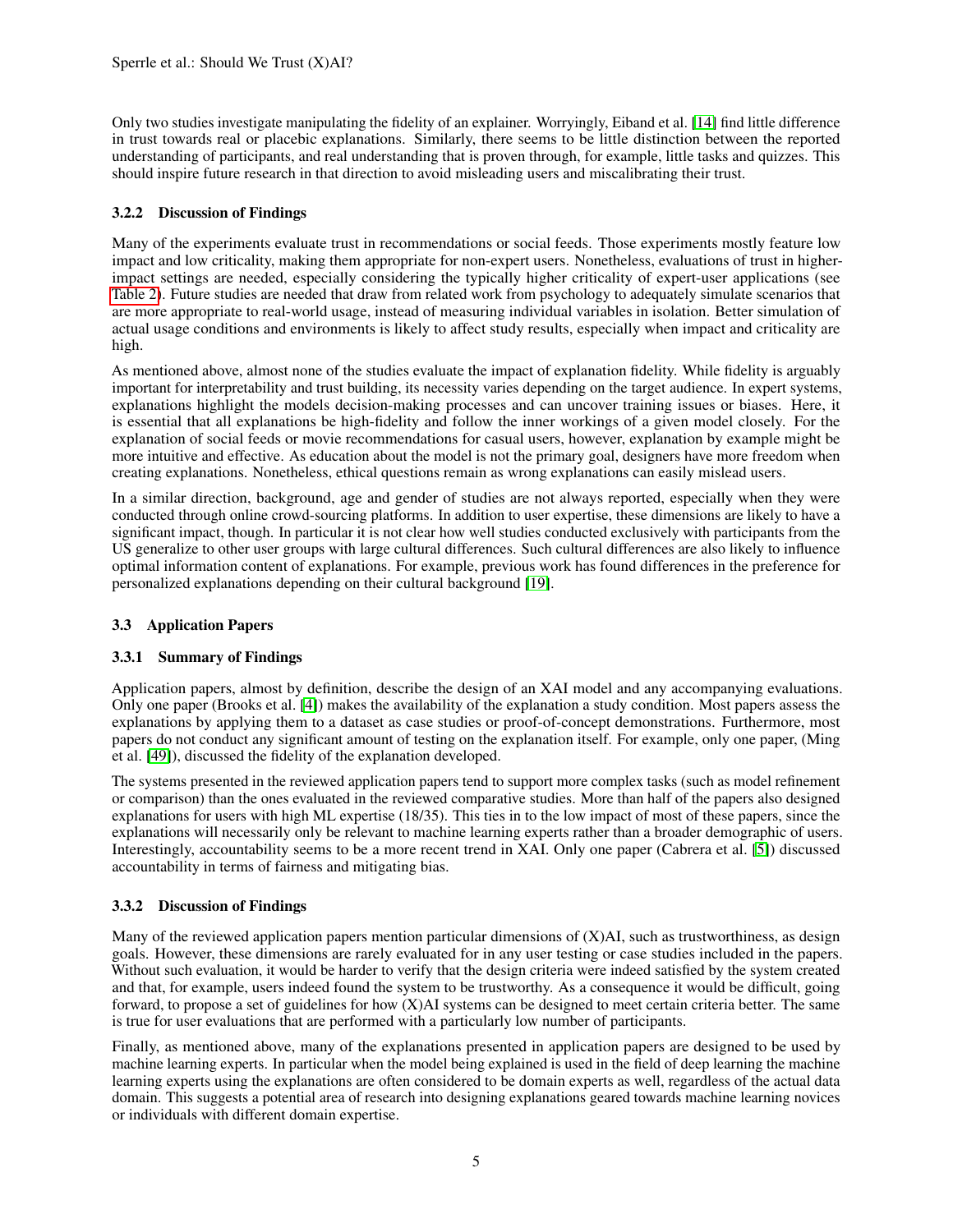|                                 |                         | <b>User</b>             |                 |             | <b>Explanation</b> |                            |                 |               |          |          | <b>Model</b> |                    |                     |                  |              |                 |             |                  |                | T&E          | Misc.          |                   |                         |                |               |
|---------------------------------|-------------------------|-------------------------|-----------------|-------------|--------------------|----------------------------|-----------------|---------------|----------|----------|--------------|--------------------|---------------------|------------------|--------------|-----------------|-------------|------------------|----------------|--------------|----------------|-------------------|-------------------------|----------------|---------------|
| Publication                     | Domain Expertise        | ML/AI Expertise         | Tech. Expertise | Personality | Available?         | <b>Information Content</b> | Trustworthiness | Effectiveness | Fidelity | Strategy | Iterative    | Agnostic?          | Quality / Accurracy | Observed Quality | Transparency | Trustworthiness | Correctness | Interpretability | Accountability | Task Group   | Impact         | Criticality       | Effort                  | # Participants | Venue         |
| Brooks et al. (2015) [4]        |                         | $\sqrt{2}$              |                 |             |                    |                            |                 |               |          |          |              |                    |                     |                  |              |                 |             |                  |                | $\mathbb{R}$ | $\overline{2}$ |                   |                         |                | <b>VIS</b>    |
| Cabrera et al. (2019) [5]       | $\boxed{3}$             | $\boxed{3}$             | $\overline{3}$  |             | $\checkmark$       |                            |                 |               |          |          |              |                    |                     |                  |              |                 |             |                  |                | $\mathbf D$  |                | $\sqrt{2}$        |                         |                | <b>VIS</b>    |
| Cavallo and Demiralp (2019) [7] |                         |                         |                 |             | $\checkmark$       |                            |                 |               |          |          | ✓            |                    |                     |                  |              |                 |             |                  |                | U            |                | -1                |                         |                | <b>12 VIS</b> |
| El-Assady et al. (2018) [15]    |                         |                         |                 |             | $\checkmark$       |                            |                 |               |          |          |              |                    |                     |                  |              |                 |             |                  |                | $\mathbb{R}$ |                |                   | $\overline{\mathbf{3}}$ |                | 6 VIS         |
| El-Assady et al. (2019) [18]    |                         |                         |                 |             | $\checkmark$       |                            |                 |               |          |          |              |                    |                     |                  |              |                 |             |                  |                |              |                |                   | $\mathbf{1}$            |                | 6 VIS         |
| El-Assady et al. (2019) [17]    |                         |                         |                 |             | $\checkmark$       |                            |                 |               |          |          |              |                    |                     |                  |              |                 |             |                  |                | $\mathbb{R}$ | $\sqrt{2}$     | 1                 | $\mathbf{1}$            |                | 6 VIS         |
| Hohman et al. (2019) [26]       |                         | $\overline{\mathbf{3}}$ |                 |             | $\checkmark$       |                            |                 |               |          |          |              | Х                  |                     |                  |              |                 |             |                  |                | U            | $\overline{c}$ | $\overline{1}$    |                         |                | <b>VIS</b>    |
| Kahng et al. (2018) [27]        | $\boxed{3}$             | $\boxed{3}$             | $\overline{3}$  |             | $\checkmark$       |                            |                 |               |          |          |              | X                  |                     |                  |              |                 |             |                  |                | $\mathbb R$  | $\overline{2}$ | $\mathbf{1}$      |                         |                | <b>VIS</b>    |
| Kahng et al. (2019) [28]        |                         | $\mathbf 1$             |                 |             | $\checkmark$       |                            |                 |               |          |          | ✓            | $\pmb{\mathsf{x}}$ |                     |                  |              |                 |             |                  |                | S            |                | $\overline{2}$    | $\mathbf{1}$            |                | <b>VIS</b>    |
| Krause et al. (2017) [32]       | $\boxed{3}$             | $\boxed{3}$             |                 |             | $\checkmark$       |                            |                 |               |          |          |              | X                  |                     |                  |              |                 |             |                  |                |              |                |                   | $\mathbf{1}$            |                | <b>VIS</b>    |
| Kumpf et al. (2018) [33]        | $\boxed{3}$             |                         |                 |             | $\checkmark$       |                            |                 |               |          |          | $\checkmark$ | $\checkmark$       |                     |                  |              |                 |             |                  |                | ${\bf S}$    | 3              | $\overline{2}$    | $\overline{2}$          |                | <b>VIS</b>    |
| Kwon et al. (2018) [34]         | $\overline{\mathbf{3}}$ | $\boxed{3}$             |                 |             | $\checkmark$       |                            |                 |               |          |          | √            | ✓                  |                     |                  |              |                 |             |                  |                | A            | $\overline{c}$ | $\mathbf{1}$      |                         |                | <b>VIS</b>    |
| Kwon et al. (2019) [35]         | $\boxed{3}$             |                         | $\overline{3}$  |             | $\checkmark$       |                            |                 |               |          |          |              |                    |                     |                  |              |                 |             |                  |                | S            | 3              | $\overline{4}$    |                         |                | <b>VIS</b>    |
| Lin et al. (2018) [37]          |                         | $\boxed{3}$             |                 |             | $\checkmark$       |                            |                 |               |          |          |              | Х                  |                     |                  |              |                 |             |                  |                | D            | $\overline{2}$ | $\mathbf{1}$      | $\overline{2}$          |                | <b>VIS</b>    |
| Liu et al. (2017) [40]          |                         | $\boxed{3}$             |                 |             | $\checkmark$       |                            |                 |               |          |          | ✓            | Х                  |                     |                  |              |                 |             |                  |                | ${\bf R}$    | $\overline{2}$ | 1                 |                         |                | <b>VIS</b>    |
| Liu et al. (2018) [42]          |                         | $\boxed{3}$             |                 |             | $\checkmark$       |                            |                 |               |          |          |              | X                  |                     |                  |              |                 |             |                  |                | $\mathbf D$  | $\overline{c}$ | $1\,$             |                         |                | <b>VIS</b>    |
| Liu et al. (2018) [39]          | $\mathbf{3}$            |                         |                 |             | ✓                  |                            |                 |               |          |          | $\checkmark$ | $\pmb{\mathsf{x}}$ |                     |                  |              |                 |             |                  |                | A            | $\overline{2}$ | $\overline{4}$    |                         |                | 14 VIS        |
| Liu et al. (2018) [44]          |                         | $\boxed{3}$             |                 |             | $\checkmark$       |                            |                 |               |          |          |              | Х                  |                     |                  |              |                 |             |                  |                | $\mathbf D$  | $\overline{2}$ | $\overline{1}$    |                         |                | <b>VIS</b>    |
| Liu et al. (2018) [43]          |                         | $\boxed{3}$             |                 |             | ✓                  |                            |                 |               |          |          |              | Х                  |                     |                  |              |                 |             |                  |                | D            | $\overline{2}$ | <sup>1</sup>      |                         |                | <b>VIS</b>    |
| Liu et al. (2018) [41]          |                         | $\boxed{3}$             |                 |             | $\checkmark$       |                            |                 |               |          |          |              | Х                  |                     |                  |              |                 |             |                  |                | $\mathbf D$  | $\overline{2}$ | $\mathbf{1}$      |                         |                | <b>VIS</b>    |
| Ma et al. (2019) [45]           |                         | $\boxed{3}$             |                 |             | $\checkmark$       |                            |                 |               |          |          |              | Х                  |                     |                  |              |                 |             |                  |                | D            | $\overline{2}$ | $\mathbf{1}$      | $\overline{\mathbf{3}}$ |                | <b>VIS</b>    |
| Ming et al. (2017) [49]         |                         | $\boxed{3}$             |                 |             | $\checkmark$       |                            |                 |               |          |          |              | Х                  |                     |                  |              |                 |             |                  |                | D            |                | $\mathbf{1}$      | $\mathbf{1}$            |                | <b>VIS</b>    |
| Ming et al. (2019) [50]         | $\boxed{3}$             |                         |                 |             | $\checkmark$       |                            |                 |               |          |          |              | Х                  |                     |                  |              |                 |             |                  |                | $\mathbb R$  | $\overline{2}$ | $\overline{1}$    |                         |                | 9 VIS         |
| Muhlbacher et al. (2018) [51]   | $\boxed{3}$             |                         |                 |             | ✓                  |                            |                 |               |          |          | ✓            | $\checkmark$       |                     |                  |              |                 |             |                  |                | $\mathbb{R}$ | $\overline{2}$ | $\vert$ 1         |                         |                | VIS           |
| Pezzotti et al. (2017) [54]     |                         | $\boxed{3}$             |                 |             | $\checkmark$       |                            |                 |               |          |          | $\sqrt{}$    |                    | $x \Box$            |                  |              |                 |             |                  |                | $\mathbf{D}$ | $2 \mid 1$     |                   |                         |                | <b>VIS</b>    |
| Ren et al. (2017) [57]          |                         |                         | $\boxed{3}$     |             | $\checkmark$       |                            |                 |               |          |          |              | X                  |                     |                  |              |                 |             |                  |                |              | 2              | $\mathbf{1}$      | $1\,$                   |                | 24 VIS        |
| Sacha et al. (2018) [60]        |                         | $\boxed{3}$             |                 |             | $\checkmark$       |                            |                 |               |          |          |              | ✓                  |                     |                  |              |                 |             |                  |                | A            | $2 \mid 1$     |                   |                         |                | <b>VIS</b>    |
| Spinner et al. (2019) [64]      |                         |                         |                 |             | $\checkmark$       |                            |                 |               |          |          | $\checkmark$ | ✓                  |                     |                  |              |                 |             |                  |                | $\mathbb{R}$ | 3 <sup>1</sup> | $1 \vert 3 \vert$ |                         |                | 9 VIS         |
| Stahnke et al. (2016) [66]      |                         |                         |                 |             | $\checkmark$       |                            |                 |               |          |          |              | $\pmb{\mathsf{x}}$ |                     |                  |              |                 |             |                  |                | U            | $\overline{2}$ | $1 \mid 3$        |                         |                | <b>VIS</b>    |
| Stoffel et al. (2015) [67]      |                         | $\boxed{3}$             |                 |             | ✓                  |                            |                 |               |          |          | ✓            | ✓                  |                     |                  |              |                 |             |                  |                | $\mathbb{R}$ | $\overline{2}$ | $\,$ 1 $\,$       |                         |                | <b>VIS</b>    |
| Strobelt et al. (2018) [68]     |                         | $\boxed{3}$             |                 |             | ✓                  |                            |                 |               |          |          |              | Х                  |                     |                  |              |                 |             |                  |                | $\mathbf D$  | 3 <sup>1</sup> | $\overline{1}$    |                         |                | <b>VIS</b>    |
| Strobelt et al. (2019) [69]     |                         | $\boxed{3}$             |                 |             | $\checkmark$       |                            |                 |               |          |          | $\checkmark$ | ✓                  |                     |                  |              |                 |             |                  |                | $\mathbb{R}$ | $\overline{2}$ | $\vert$ 1         |                         |                | <b>VIS</b>    |
| Wang et al. (2019) [71]         |                         | $\boxed{3}$             |                 |             | ✓                  |                            |                 |               |          |          | ✓            |                    |                     |                  |              |                 |             |                  |                | $\mathbb{R}$ | $2 \mid 1$     |                   |                         |                | <b>VIS</b>    |
| Zhang et al. (2019) [74]        |                         | $\boxed{3}$             |                 |             | ✓                  |                            |                 |               |          |          | ✓            | х                  |                     |                  |              |                 |             |                  |                | $\mathbb{R}$ | $\overline{2}$ | $\overline{1}$    |                         |                | <b>VIS</b>    |
| Zhao et al. (2019) [75]         |                         | $\boxed{2}$             |                 |             | $\checkmark$       |                            |                 |               |          |          |              | $\pmb{\mathsf{x}}$ |                     |                  |              |                 |             |                  |                | U            | 3 <sup>1</sup> | $1 \quad 1$       |                         |                | <b>VIS</b>    |

<span id="page-5-0"></span>Table 2: The most important dimensions mentioned in previous application work on (explainable) artificial intelligence. Little orange squares indicate that a system was designed with a goal or property of (X)AI in mind, and that the property was evaluated or not evaluated **D**. *Measured* variables and experimental *conditions* are also shown.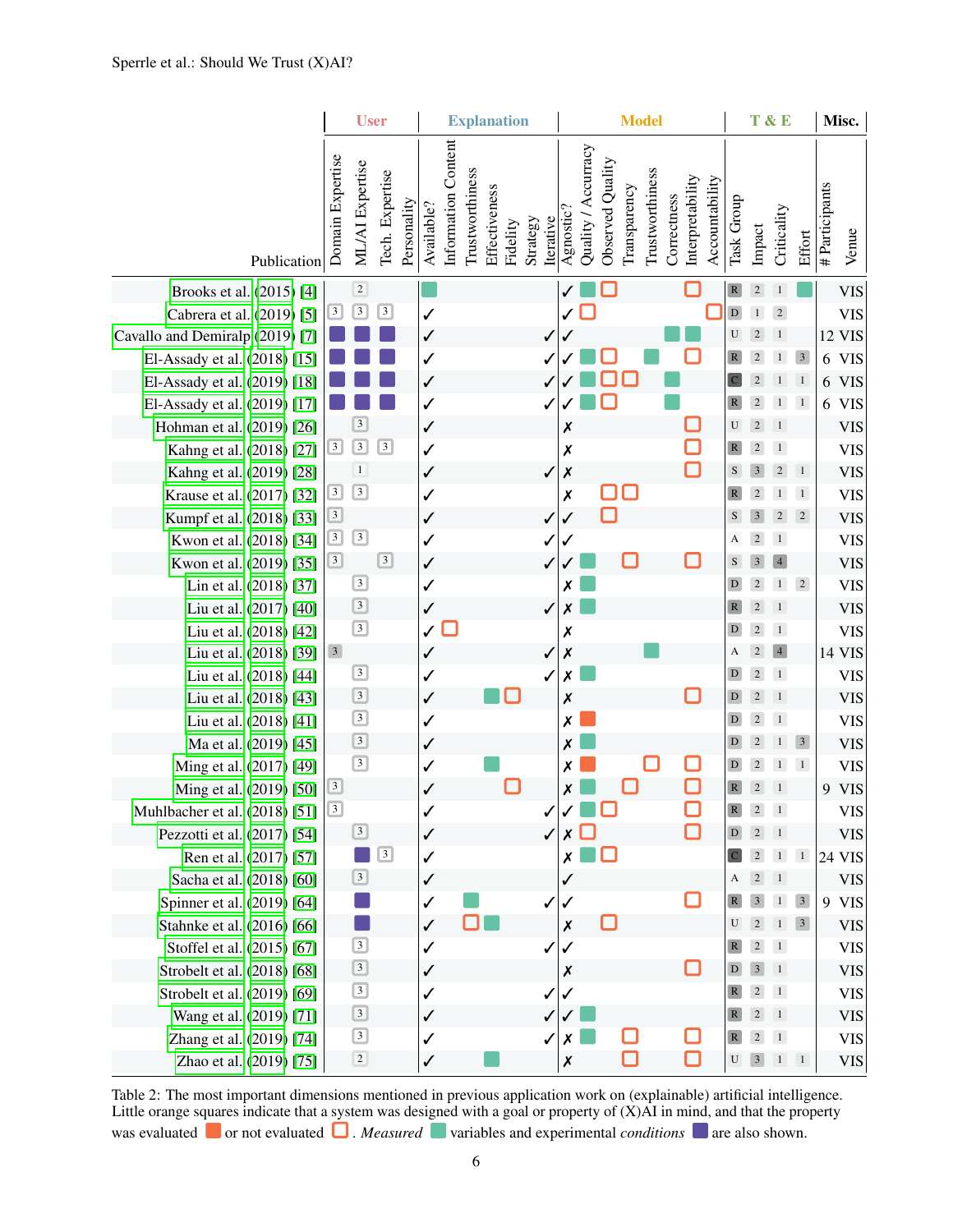# <span id="page-6-0"></span>4 Design Dimensions for Experimental Evaluations

In this section, we synthesize design dimensions for the structured experimental evaluation of explainable artificial intelligence from the literature review presented above. Where possible or necessary, we provide definitions. As many goals and properties of (X)AI have been defined in the literature but were not yet evaluated in the reviewed literature, we expand the dimensions with these definitions. All dimensions reuse the colors from [Figure 1.](#page-0-0) Higher opacity indicates dimensions that appear in [Table 1](#page-2-0) or [Table 2,](#page-5-0) while lower opacity is used for all remaining dimensions.

Previous work from Doshi-Velez and Kim [\[12\]](#page-13-0) characterizes (X)AI along the dimensions of *global* and *local interpretability*, *time limitation* and the nature of *user experience*. [\[12\]](#page-13-0). We have also identified those dimensions from our literature review and report them below. Guidotti et al. [\[22\]](#page-13-1) have identified *reliability, robustness, causality, scalability,* and *generality* as desired dimensions for machine learning models [\[22\]](#page-13-1). As these are high-level concepts, they have not yet been experimentally evaluated. They can, however, likely be approximated by the dimensions reported below.

#### <span id="page-6-2"></span>4.1 User Attributes

As our literature review emphasized the evaluation of trust in (X)AI, user attributes play an important role. This design dimension is characterized by the question: Who was the (X)AI method *designed for?* Within the dimension, we distinguish between immutable personal characteristics and personal experience that is dependent on the circumstances. When designing experiments that modulate these dimensions, researchers can draw from extensive related work from psychology and the humanities on trust-building, explanation processes, and conversational explanations.

Personal Characteristics Personal characteristics are immutable.

• Age — The age group that the tool or system was designed for. We did not encounter work specifically targeting a certain age group. This provides opportunities for future research, for example in evaluating trust of teenagers in social media recommendations.

• Gender — The gender that the system was designed for. Typically, we expect systems to be designed for fifty percent female users. Some studies report gender-specific trust measurements. [\[30\]](#page-14-1)

• Background — Cultural differences have a large influence on how we cooperate with peers, including machines, and how likely we are to follow or reject recommendations. Previous work from psychology found significant differences between some groups, but not others [\[19\]](#page-13-5). Opportunities for future work include verifying whether these findings transfer to trust in (X)AI.

• Personality — A dimension that is only mentioned in few studies and likely correlates with information captured by the *background* dimension. Personal characteristics of interest include, among others, the propensity to trust, differences between trust in humans and machines, prejudice built from previous experience, confidence or self-esteem.

Experience Objective assessment of experience is a challenging task, not only due to the Dunning-Kruger effect [\[13\]](#page-13-11) causing non-experts to be notoriously bad at rating their own experience. Instead, study designs should rely on asking questions about the number of years in a given field and testing participants' knowledge with questions. Participants can then be classified as *novice, intermediate, proficient,* or *expert* to make studies more easily comparable.

• Domain Expertise — The visualization community often considers *expert* domain knowledge from, for example, medicine, linguistics, or biology. However, "casual users" also have relevant domain knowledge, for example, in music or movies. Studies should investigate whether there are significant differences in trust between these two user groups and whether results from one are directly informative for designs targeting the respective other group.

• Technical Expertise — Technical experience includes general familiarity with computers or automation, as well as awareness of potential issues that may arise. Users that are more familiar with technology are generally expected to be more proficient at using (X)AI systems.

• ML Expertise — More specific than technical expertise, machine learning expertise is concerned with the familiarity with and understanding of the specific machine learning algorithms used.

#### <span id="page-6-1"></span>4.2 Explanations

Depending on the user group, explanations might be necessary or not. If they are presented to users, care has to be taken to calibrate trust and avoid biases. This dimension is thus characterized by these questions: Are system decisions *explained*? If so, how? This group of dimensions can draw from a significant body of related work from social sciences.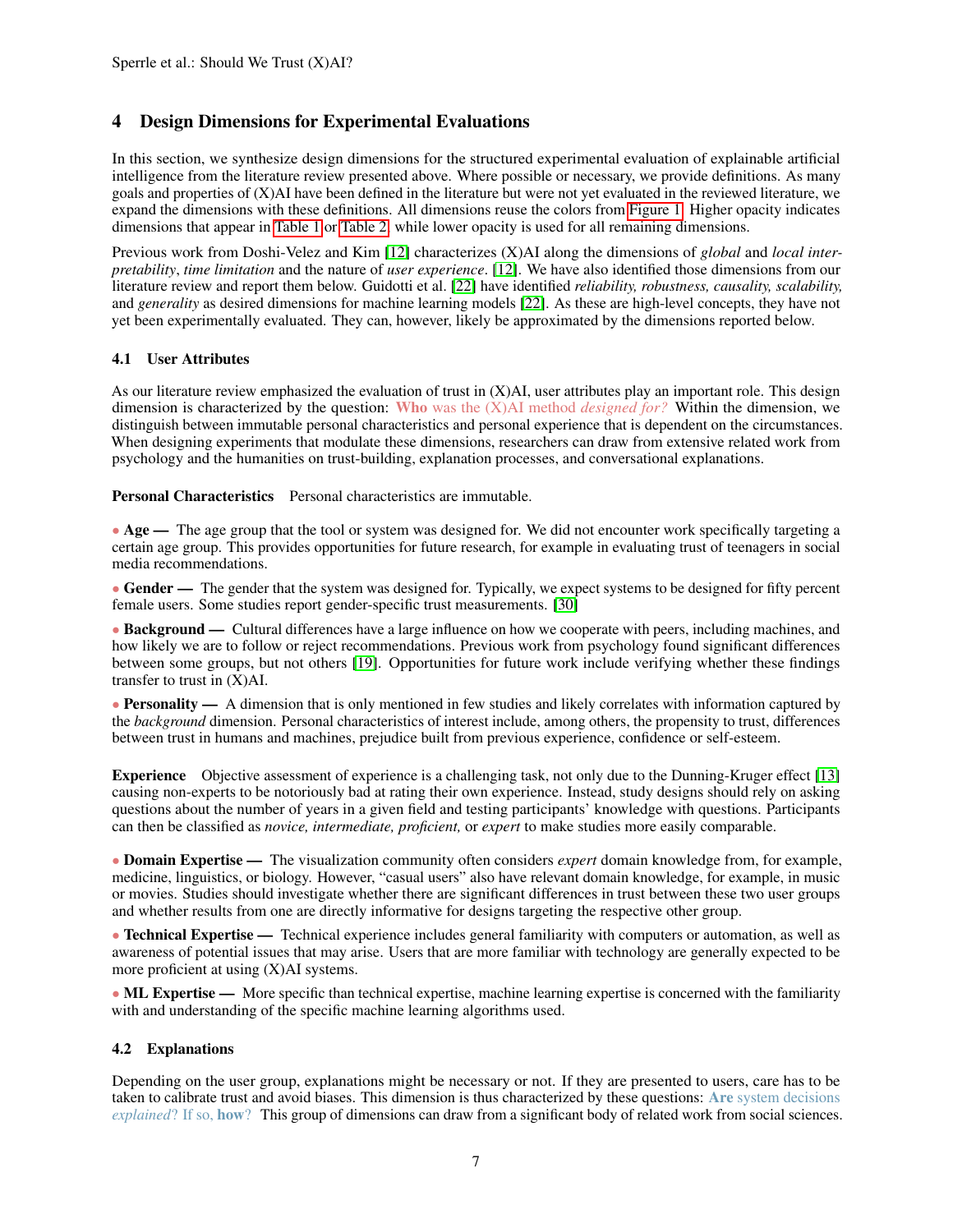Not only do social sciences provide models of explanation, they also characterize expectations towards the explanation process [\[47\]](#page-15-15).

• Availability — Many study designs include conditions without explanations as baselines. This is especially important when it is unclear whether explanations have an influence on a given variable or dimension.

• Information Content — Once the general usefulness of explanations in a given scenario has been demonstrated, study designers have vast opportunities in varying the information content of explanations. Subdimensions include, among many others, the information density, personalization of explanations, the use of emotional or factual statements.

• Trustworthiness — The trustworthiness assigned to explanations by study participants. The trustworthiness of an explanation can be explicitly affected by manipulating the correctness of the explanation or, more subtly, the tone in which it is presented.

• Effectiveness — Some studies measure the effectiveness of an explanation. This dimension is mostly used to capture the convincingness of an explanation to perform a given action, not in explaining some complex underlying theory.

• Fidelity — This dimension captures whether, and how well, an explanation actually explains the models' decisionmaking process (high fidelity), or just contains some information that is presented in the style of an explanation but does not correspond to the model in any way (low fidelity). High fidelity explanation methods are fundamental for effective (X)AI.

• Strategy — Three major reasoning strategies are known from the social sciences and used in (X)AI: inductive (example-based), deductive (theory-based), and abductive (inductive reasoning in the absence of all facts; iterative process once more knowledge becomes available) reasoning [\[16\]](#page-13-12).

• Transparency — An explanation method is transparent when all its decision making processes can be observed and understood by users. While early work in (X)AI equated transparency with an explanation, later work found that transparency might be overwhelming [\[55\]](#page-15-1).

#### <span id="page-7-0"></span>4.3 Models

So far, dimensions have focused on users and model explanations. This group of dimensions characterizes models in detail and answers the question: Which AI models are used in this process?

• Agnostic — Some systems are model-agnostic from the point of view of the study participant in the sense that the users do not know what model is powering the system if there is one at all. Designing a model-agnostic system or providing model details to the participant has implications for user awareness, primes them by setting expectations, and thus influences trust and biases.

• Observed Quality — The quality of the model that users interact with, typically represented in terms of the accuracy that users could observe during the study on the actual data points used.

• Quality — The actual quality of the model that users interact with. This quality is typically represented by the *accuracy* measured on the held-out test data. Showing this number to study participants before or during the study sets their expectations, starting a new trust calibration process whenever observed quality and presented model quality differ.

• **Transparency** — A model is transparent when all its decision-making processes can be observed and understood by users. While early work in (X)AI equated transparency with an explanation, later work found that transparency might be overwhelming [\[55\]](#page-15-1).

• Correctness — This dimension describes user-perceived correctness (as opposed to model quality) in terms of how well the system output aligns with users' expectations [\[56\]](#page-15-5).

• Interpretability — We define a system to be interpretable when users can understand why it behaves in a given way under given circumstances. In that sense, interpretability can be considered an inductive process, where users first create a mental model of the system and then verify whether the system is consistent with that mental model, making it interpretable. Lipton [\[38\]](#page-14-13) has previously surveyed interpretability and suggests "that interpretability is not a monolithic concept, but in fact reflects several distinct ideas."

• Accountatability — Accountability "measure[s] the extent to which participants think the system is fair and they can control the outputs the system produces." [\[56\]](#page-15-5)

• Trustworthiness — This high-level dimension is based on multiple other dimensions. A model can be considered trustworthy when it is correct (according to user beliefs) and interpretable.

• Simulatability — A model is simulatable when users can successfully predict the model output for a given input.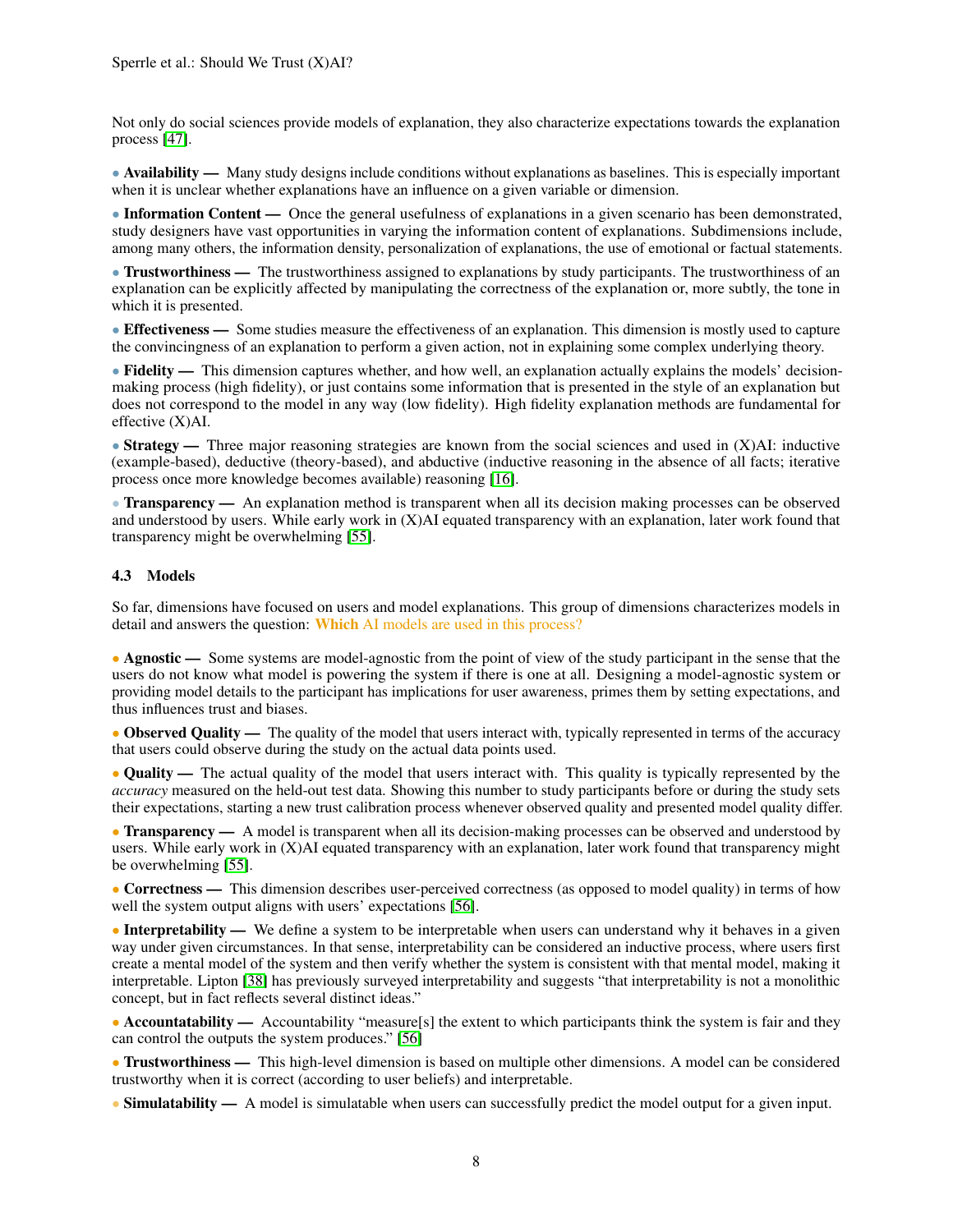

<span id="page-8-1"></span>Figure 2: Dependency Model for the XAI process. Bias propagates along the arrows, while trust is built based on the user's interaction with the data, model, and/or explainer outputs, respectively, following the dependency arrows in reverse.

#### <span id="page-8-0"></span>4.4 Tasks and Environment

This group captures dimensions answering the question: **How** and where are models and explanations used? The dimensions characterize typical user tasks and the costs of (mis-)using an AI system. The cost is a combination of *impact* and *criticality*. We introduce some examples of different impact-criticality combinations after defining the dimensions.

• Task Group — We identified seven general tasks with increasing difficulty: *application* A , *understanding* U , *simulation* <sup>S</sup> , *diagnosis* <sup>D</sup> , *refinement* <sup>R</sup> , *justification* <sup>J</sup> , *comparison* <sup>C</sup> . On the one hand, these groups simplify comparing system designs. On the other hand, it is apparent that users simply applying a machine learning model have different requirements towards explanations than those who have to diagnose problems, or justify decisions. Furthermore, previous work suggests that users are more likely to accept recommendations when working on complex tasks. [\[21\]](#page-13-13)

• Impact — The amount of people impacted by decisions supported through (X)AI systems likely has an influence on user behaviour: the more people are affected the less risk is acceptable. We define five categories for characterizing impact: *none* <sup>0</sup> , *one* <sup>1</sup> , *some* <sup>2</sup> , *many* <sup>3</sup> , and *all* <sup>4</sup> .

• Criticality — Criticality reports how severe the influence of an  $(X)$ AI system can be on those impacted. Possible values are *none* <sup>0</sup> , *marginal* <sup>1</sup> , *significant* <sup>2</sup> , *troublesome* <sup>3</sup> , *livelihood* <sup>4</sup> , *extreme* <sup>5</sup> .

• Effort — Independent of the impact and criticality, human actions motivated by (X)AI systems require a certain amount of effort when executed. We classify this effort as *low* <sup>1</sup> , *medium* <sup>2</sup> or *high* <sup>3</sup> . Related work from psychology shows significant differences in willingness to act depending on the effort required [\[36\]](#page-14-14).

A few years ago, a bug in the voice assistant Alexa caused smart speakers in many people's homes to play laughs randomly. We classify this incident as high-impact, low-criticality as it affected many people but caused no harm. In contrast, the failure of the autopilot of a car or plane would be high-criticality, and low- or high-impact, respectively.

#### 4.5 Study Design

In addition to model- and user-specific dimensions, evaluation studies are highly dependent on the study design and setup. This section thus groups dimensions answering the question: How was the study designed?

• Participant  $Age -$  The age of the study participants. This age can differ from the age group that a system was designed for.

• Exerted Effort — The effort that was needed to complete the study. In order to produce reliable results that can be generalized, the gap between the effort needed in actual use and the effort exerted under study conditions should be minimized.

• Study Constellation — Under study constellation, we summarize all variables like the number of participants completing the study in parallel, whether participants were intentionally disturbed or distracted to create the desired effect, or how much help was available, for example, in pair analytics sessions. This dimension offers great potential for creating realistic study settings that replicate real-world usage conditions.

 $\bullet$  Time — Many (X)AI systems are used under time pressure in day-to-day operations. Consequently, evaluation studies need to be run under realistic time limits to create a comparable environment.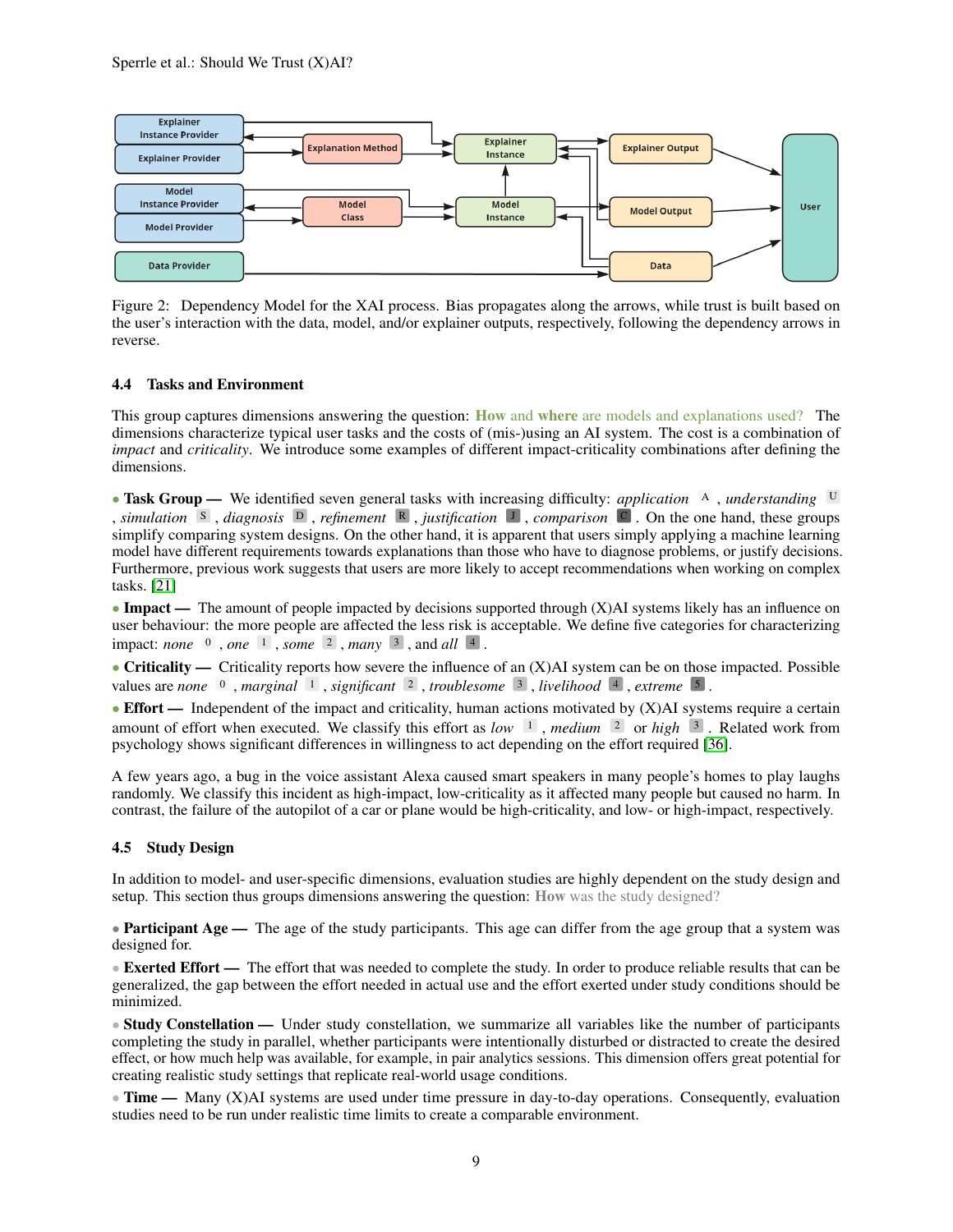• Trust Measure — There are different ways to measure trust. Poursabzi-Sangdeh et al. [\[55\]](#page-15-1) use simulation and weight of advice for prediction tasks, but different systems might require different trust measures.

# <span id="page-9-0"></span>5 Structuring the Design Space

To generate a holistic view on the evaluation of XAI we strive to bring the design dimensions into context, structuring the design space of XAI studies and defining their scope and influences. In this section, we present a dependency model for XAI processes. This model describes the different stages and stakeholders of XAI. Each of the dimensions detailed in [section 4](#page-6-0) has a different impact on the model's components. In particular, our contextual model can be utilized to describe biases that might arise within XAI processes, as well as bias propagation through the dependencies. In addition, we postulate that trust building occurs through the user's interaction with the data, AI model, and explanations. Hence, trust building follows the dependency arrows of our model in reverse order. This section emphasizes that the aim of XAI studies should be to achieve a broad coverage, while not increasing the complexity of the modeling or loosing too much detail. In the following, we describe the dependency model in more detail, and discuss the processes of bias propagation and trust building in (X)AI.

#### 5.1 Dependency Model

The proposed, conceptual dependency model in [Figure 2](#page-8-1) covers the stakeholders in XAI systems and the building blocks they provide. This model highlights *dependencies* and is not designed to model possible *interactions* or *iterative feedback loops*. In the following, we describe our dependency model as depicted in [Figure 2.](#page-8-1) We simply refer to AI/ML models as "*model*" in the remainder of this section.

The *model provider* is a person or entity creating a novel *model class*. Such a model class is subject to the design dimensions presented in [subsection 4.3.](#page-7-0) A concrete *model instance* is needed for the model to be practically used. Such an instance is created by the *model instance provider*. In addition to a model implementation (omitted in the model to avoid unnecessary complexity unrelated to bias and trust propagation) the instance provider typically requires some *training data*. This data comes from the *data provider*. Note that all stakeholders in the model might be the same entity, or all be distinct. Once the model is trained, it can produce some *model output*. Together with the training data and the model instance, this output forms the potential inputs for a model *explainer instance*. Which inputs are actually used depends on the type of the explainer [\[64\]](#page-16-0). Analogous to models, explainers are particularly influenced by dimensions from [subsection 4.2,](#page-6-1) and have an associated *explainer provider*, *explainer method* and an *explainer instance provider*. Depending on the system design, *explainer output*, model output and training data, data might be available to the user, who is characterized by dimensions from [subsection 4.1.](#page-6-2)

#### 5.2 Bias Propagation

Despite systems and explanations being designed as deliberately as possible, they are still subject to external factors like where or by whom a machine learning model has been trained or deployed. The dependency model contains many stakeholders with potentially diverging goals and interests: a data provider might discriminate against foreigners for political reasons, a model instance provider against minorities, and a particular explainer might only be useful to experts. Whether it is willingly or unwillingly, such biases might hamper the trustworthiness of the complete (X)AI pipeline.

As these potential biases *propagate* through the XAI process, we use the dependency model to describe their influences. For example, it is impossible to obtain a fair and unbiased, high-quality model if the training data had a racial or gender bias. Increasing the transparency of a system, for example through explanations, can help to reveal such biases; however, it does not reduce them. On the contrary, explanations might miscalibrate user trust in a system and lessen bias awareness. This is even true for high-fidelity explanations that correctly represent the model's decision-making process: if the model itself is insufficient, any local explanation can itself be correct, while still misleading users and not revealing model shortcomings. We, therefore, argue for acknowledging sources of potential biases and their effects on other stages and stakeholders in the XAI process using the dependency model. Mitigating such biases in-place and limiting their propagation through the model can reduce their harmful effects, as mentioned above.

In addition to those general biases that are present for all users, the  $(X)$ AI process is subject to user-specific biases. Those biases are based on users' previous experiences and their knowledge. In our model, biases can be added to the process at any block in [Figure 2.](#page-8-1) There, they will *increase* the existing biases and propagate along the depicted dependency arrows. The effects of bias propagation in (X)AI are an interesting area of future research and studies.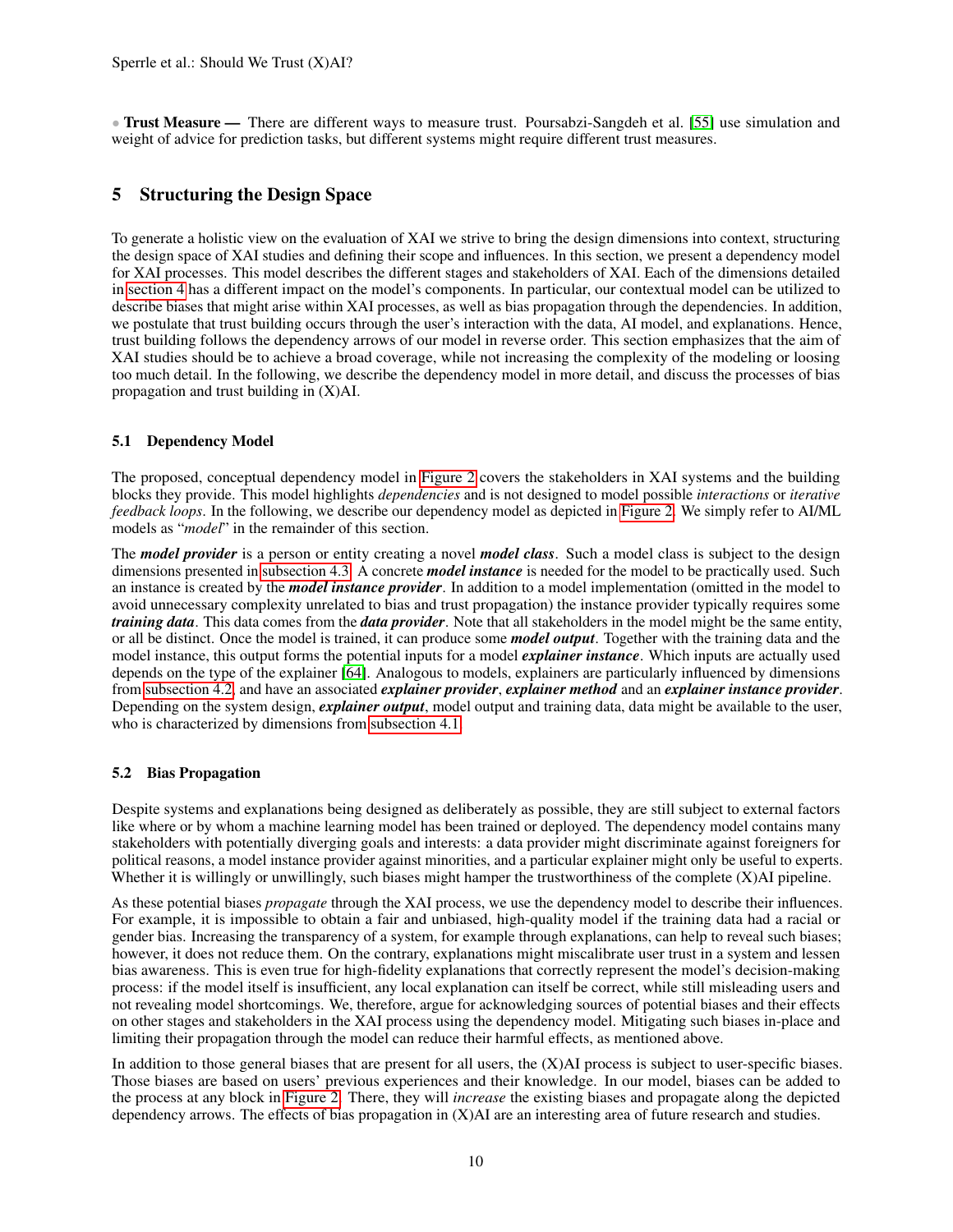#### 5.3 Trust Building

Humans usually do not build trust in abstract concepts, but concrete outputs that they see and can potentially interact with. Consequently, users first recognize that a model seems to work well and that the explanations seem to make sense. Once they have built trust in the explanations and model outputs, they start building trust in the model, before eventually trusting the model instance provider. As users propagate back through the XAI process, their personal biases apply, influencing trust building positively or negatively.

For example, a particular user might have experienced unreliability using deep learning classifiers resulting in a personal conviction that such models do not work. This person might also have had a good experience using models provided by a particular tech company, resulting in a positive personal bias towards the model provider. If in our case, this user provides their own data that they are familiar with, they can judge the trustworthiness of a model output given their expectations about the data. They can probably also judge the fidelity of an explainer based on its output. Using our dependency model, we can follow the trust-building process, taking into account positive and negative amplifications that are reinforced through biases. If the explanations provided by the XAI method are matching the user's expectation, they might foster trust in the explainer output and start building trust in the explainer instance. This effect might be reinforced by other factors, such as a positive experience using the same explainer instance on a different data point. Increasing the trust in the explainer instance might lead to the user starting to trust the explainer instance provider and/or the explanation method itself.

To answer the question of whether or not we should trust  $(X)$ AI, we have to take the cross-relational effects of the dependency model into account. In particular, when designing evaluations for (X)AI systems, we have to consider the coverage of the model. In our literature review, we broadly observed a disconnect between the different research communities; with HCI focusing more on trust-building in the presentation of X(AI), and the AI/ML community, generally concerned with the correctness of the models as a means to increase trust. We argue that a broad coverage of the XAI process is necessary, as observed in some application papers (within their focused scope). Moreover, we postulate that studies concerned with one part of the dependency model should abstain from partly including descriptions of other parts of the model without considering possible dependencies and cross-effects. Coming back to our example from above this means that a study participant should not be informed about the model providers (the tech company) if the study design is not set up to appropriately capture potential biases, their dependencies, and the resulting effects on trust.

# <span id="page-10-0"></span>6 Discussion and Implications

The model presented in the previous section has direct implications for study design: any components of the model that are mentioned in the study prototype, questionaire, or some meta-information must be taken into account as potential sources of bias, distorting results. At the same time, they highlight the vast opportunities for future work, conducting studies that include or exclude those particular areas of the model. In the following, we will present further opportunities, as well as limitations of our work.

#### 6.1 Opportunities

(1) Strive Towards Better Coverage of the XAI Process The dependency model highlights stakeholders in the different stages of the (X)AI process and their dependencies. Currently, the different communities tend to focus on different stages of the process when conducting evaluations: the machine learning community does not typically involve users in evaluations, and the HCI community tends to focus on the presentation of model outputs and explanations. Better coverage of the model in the form of studies spanning multiple stages is required to bring the field forward. While application studies (mostly from VIS) attempt to bridge this gap by providing rich model interactions, they are problem-specific and often only gather qualitative feedback. Consequently, there is great potential for collaboration between these communities to provide end-to-end testing of the (X)AI process, explaining the inner workings of machine learning models.

(2) Bridge the Gap to other Communities In addition to better connecting the different communities from computer science, evaluation of (X)AI can profit from collaborations with the social sciences, and previous sections have already occasionally alluded to particular related work from psychology. Significant bodies of work have investigated trust in inter-human relations, and made generalizations towards human-robot [\[23\]](#page-13-2) and human-automation collaboration [\[61\]](#page-16-2). The respective experiments should be repeated to verify that their findings still apply for human-AI collaboration. Additionally, collaboration with psychologist is needed to create study scenarios that more closely resemble real-world usage conditions, rather than mostly relying on online crowd-sourced studies. This is especially important for evaluating use-case specific applications tackling high-impact and high-criticality issues.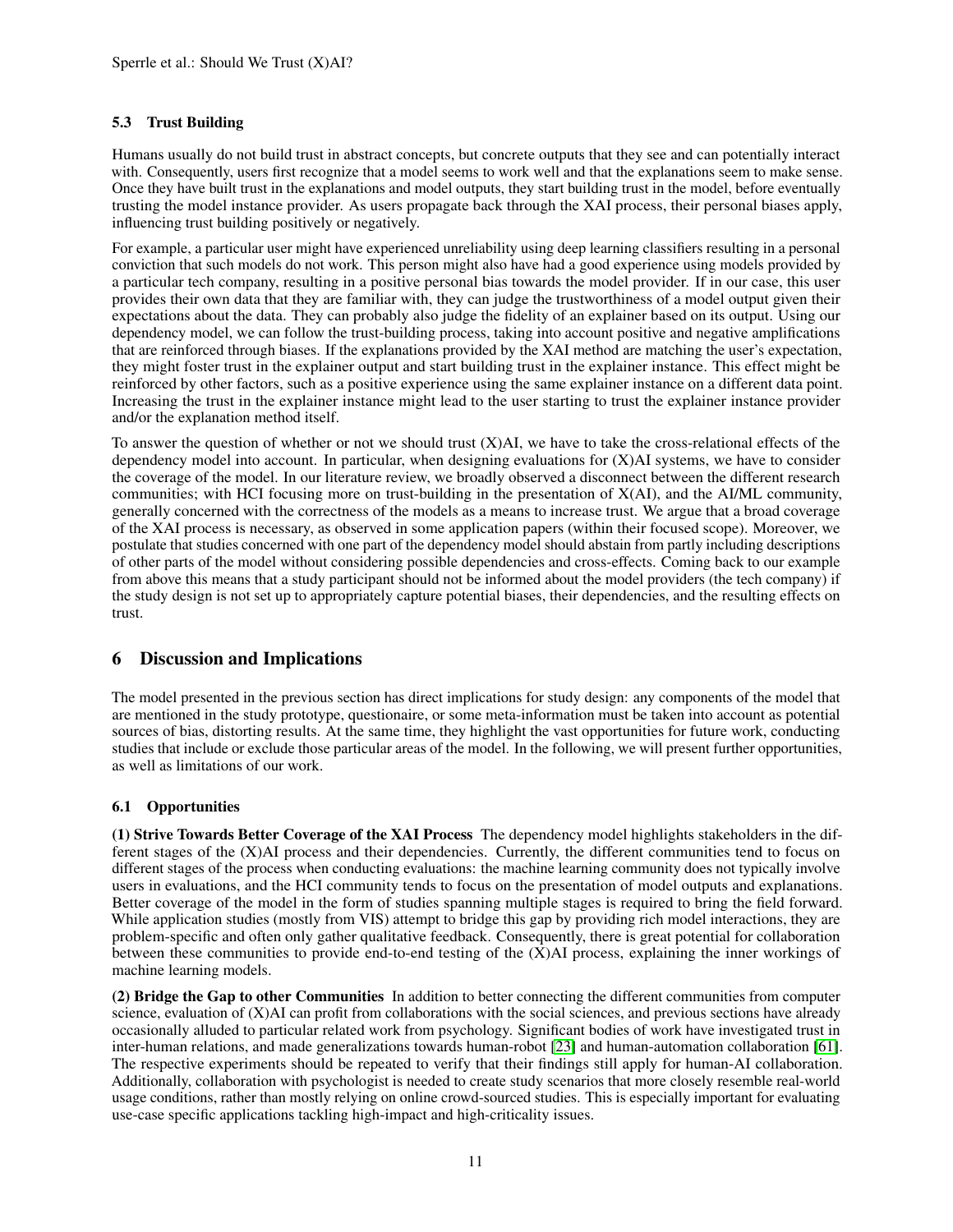(3) Apply a Clearly Defined Terminology We observed a tendency, among some papers that we studied, of stating some systems were designed with specific goals like interpretability in mind, but not evaluating whether the said properties were achieved. More work like the structuring review by Lipton [\[38\]](#page-14-13) is needed to refine and merge the concepts that have already been proposed. This allows related fields to converge on common terminologies that are well-aligned with each community's identified goals. Then, instead of defining more high-level goals for (X)AI, researchers would consider how the proposed dimensions can be measured effectively, and what approximations and proxies might be necessary.

(4) Acknowledge Biases and Propagation of Trust Researchers evaluating (X)AI should acknowledge the inherent biases in human trust-building and draw from related work in the social sciences. This should, in particular, influence the presentation of explanations. Results from psychology show that "sets of source factors (expertise, liking, trust, and similarity) and message factors (politeness, response efficacy, feasibility, absence of limitations, and confirmation)" [\[20\]](#page-13-14) each influence how humans deal with advice. Especially *liking* and *trust* are likely to vary from individual to individual based on existing prejudices and biases.

(5) Trust in Explanations vs. Trust in Models Typical XAI systems aim to increase trust by providing explanations. Success is then often measured by evaluating the trust users have in the system. However, if the explanations are not transparent to the user and cannot be verified, they cannot ease doubts about the correctness of the underlying model. Instead, they simply shift the problem to a different stage of the XAI process by explaining a black box with a black box. Consequently, the trust in explanations and the correct calibration of trust in them should take a more central role in XAI research.

(6) Consider Explainer Fidelity Model complexity, especially of deep neural networks, is quickly increasing thanks to the availability of relatively cheap computing resources. The more difficult it becomes for humans to interpret these complex models, the more difficult it becomes to generate intuitive explanations. At the same time, some work from psychology on placebic explanations has already been successfully replicated in the context of XAI [\[36,](#page-14-14) [14\]](#page-13-4), and it has been suggested that humans are eager to believe explanations they are provided with [\[25\]](#page-13-15). Consequently, a cornerstone of XAI research should be ensuring that explainers have high fidelity. Otherwise, the field risks producing explanations that "sound good" but are misleading users and exploiting miscalibrated trust.

(7) Incorporate Motivation for Use There can be various reasons for users to be interacting with  $(X)$ AI. These reasons can stem from intrinsic or extrinsic motivation, be spontaneous or persistent over time. All these factors influence the perceived impact and criticality of a given task, and consequently, the effort that users are willing to exert. Not only is it important to motivate system users, for example, using gameful design elements [\[63\]](#page-16-14), but also to create study constellations that reflect those motivations.

# 6.2 Limitations

To set the scope of our work, in this section, we acknowledge the limitations of our literature review and discuss potential alternatives. First, our review is based on a keyword search on the title and abstract of impactful venues. Future work could extend this review into a survey by expanding on the methodology and including more related work through the inclusion of forward and backward references. As previously elaborated by Lipton [\[38\]](#page-14-13), not all concepts in XAI are clearly defined. We do not attempt a disambiguation of terms used. Instead, our coding is directly based on the concepts mentioned in the respective reviewed work. Further, we only collect and review relevant papers and do not provide a complex meta-evaluation taking reported significant differences and effect sizes into account. Instead, we focus on the reported dimensions. The dependency framework presented in [section 5](#page-9-0) is preliminary and focuses on those entities that are important for trust building and bias propagation. Future work should provide extensions covering model implementations (a common source of errors from our experience) and afforded interaction possibilities.

#### 6.3 Future Work

Our literature review revealed the independent goals of various sub-domains in the computer science community. Visual analytics, mostly working with expert systems, is concerned with explanations teaching users the inner workings of models and educating them in machine learning, while recommender systems are often tailored to be convincing. This work presents general design dimensions that are applicable to various domains. Tailoring those dimensions to the specific goals of the domains facilitates converging towards a common, shared vocabulary as introduced above.

As [Table 1](#page-2-0) revealed, the majority of comparative studies assess the trustworthiness of models. Most of the reviewed works asked study participants to rate the trustworthiness on Likert-scale questionnaires. Instead of adding this step of indirection, Yin et al. [\[72\]](#page-16-6) utilize simulatability and weight of advice as proxies for trust. Avoiding post-usage questionnaires and relying on implicit trust measures lowers the risk of users' preconceptions and biases influencing their trust-responses. Future work should investigate which proxies for trust are best suited for which tasks.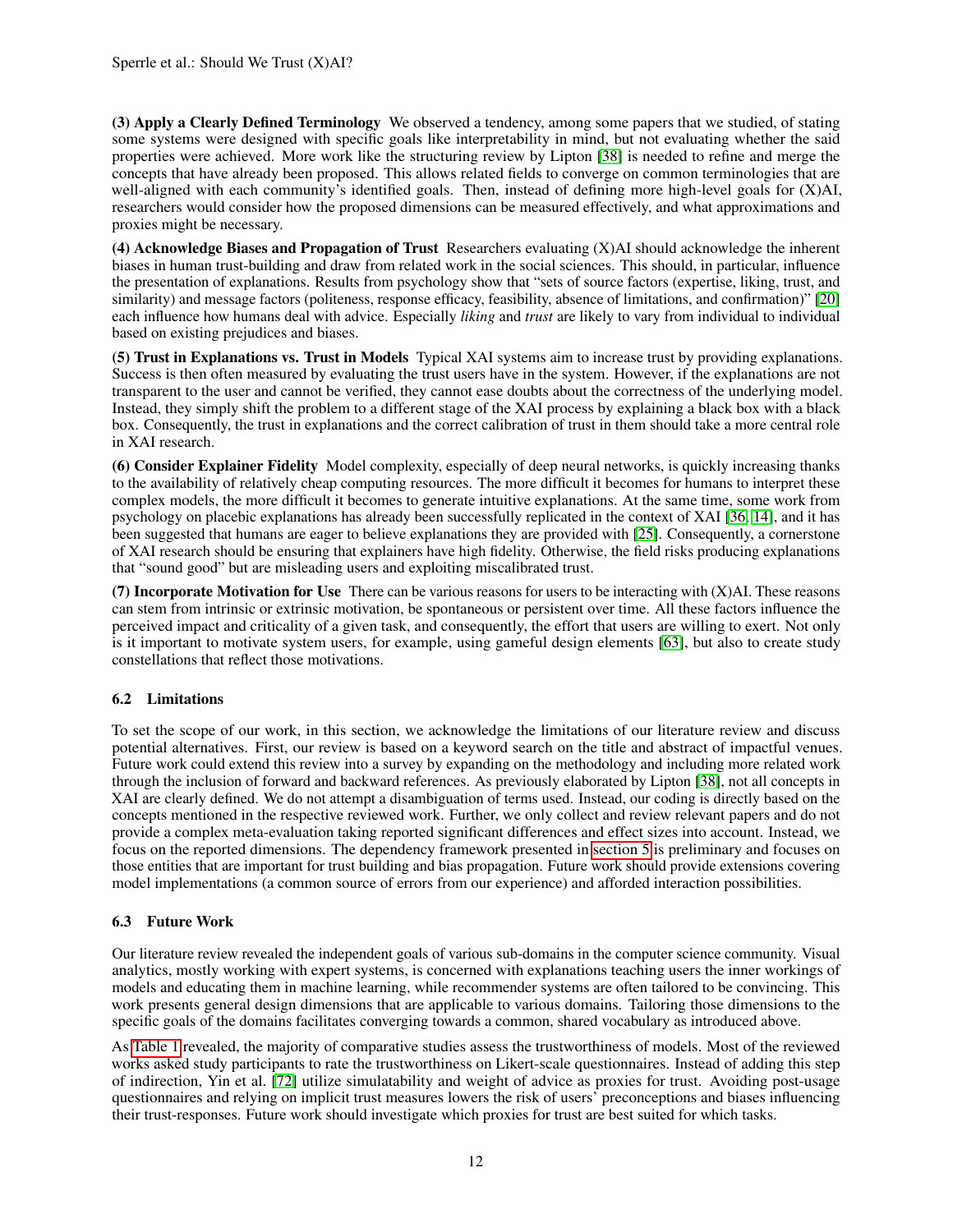# 7 Conclusion

We have presented a literature review of the past five years of explainable artificial intelligence in the visualization and human-computer-interaction communities. From our review, we have distilled design dimensions for the user-centered evaluation of (X)AI methods and systems. Comparing those design dimensions and goals typically mentioned for (X)AI, we identified research gaps and opportunities for future work. So far, many design dimensions have barely been utilized in evaluations. This is especially true for abstract concepts like interpretability or accountability. We have also presented a dependency model highlighting the different stages of the (X)AI process and showing how bias and trust propagate in (X)AI systems. Together with the design dimensions, this model guides future evaluations of (X)AI systems.

# References

- <span id="page-12-1"></span>[1] A. Abdul, J. Vermeulen, D. Wang, B. Y. Lim, and M. Kankanhalli. Trends and Trajectories for Explainable, Accountable and Intelligible Systems: An HCI Research Agenda. In *Proceedings of the 2018 CHI Conference on Human Factors in Computing Systems*, CHI '18, pages 582:1–582:18, New York, NY, USA, 2018. ACM. ISBN 978- 1-4503-5620-6. doi: 10.1145/3173574.3174156. URL <http://doi.acm.org/10.1145/3173574.3174156>. event-place: Montreal QC, Canada.
- <span id="page-12-0"></span>[2] A. Adadi and M. Berrada. Peeking Inside the Black-Box: A Survey on Explainable Artificial Intelligence (XAI). *IEEE Access*, 6:52138–52160, 2018. doi: 10.1109/ACCESS.2018.2870052.
- <span id="page-12-6"></span>[3] E. Bigras, M.-A. Jutras, S. Sénécal, P.-M. Léger, M. Fredette, C. Black, N. Robitaille, K. Grande, and C. Hudon. Working with a Recommendation Agent: How Recommendation Presentation Influences Users' Perceptions and Behaviors. In *Extended Abstracts of the 2018 CHI Conference on Human Factors in Computing Systems*, CHI EA '18, pages LBW098:1–LBW098:6, New York, NY, USA, 2018. ACM. ISBN 978-1-4503-5621-3. doi: 10.1145/3170427.3188639. URL <http://doi.acm.org/10.1145/3170427.3188639>. event-place: Montreal QC, Canada.
- <span id="page-12-8"></span>[4] M. Brooks, S. Amershi, B. Lee, S. M. Drucker, A. Kapoor, and P. Simard. FeatureInsight: Visual support for error-driven feature ideation in text classification. In *2015 IEEE Conference on Visual Analytics Science and Technology (VAST)*, pages 105–112, Oct. 2015. doi: 10.1109/VAST.2015.7347637.
- <span id="page-12-9"></span>[5] A. A. Cabrera, W. Epperson, F. Hohman, M. Kahng, J. Morgenstern, and D. H. Chau. FairVis: Visual Analytics for Discovering Intersectional Bias in Machine Learning. *arXiv:1904.05419*, Apr. 2019. URL [http://arxiv.](http://arxiv.org/abs/1904.05419) [org/abs/1904.05419](http://arxiv.org/abs/1904.05419). arXiv: 1904.05419.
- <span id="page-12-2"></span>[6] C. J. Cai, J. Jongejan, and J. Holbrook. The Effects of Example-based Explanations in a Machine Learning Interface. In *Proceedings of the 24th International Conference on Intelligent User Interfaces*, IUI '19, pages 258–262, New York, NY, USA, 2019. ACM. ISBN 978-1-4503-6272-6. doi: 10.1145/3301275.3302289. URL <http://doi.acm.org/10.1145/3301275.3302289>. event-place: Marina del Ray, California.
- <span id="page-12-10"></span>[7] M. Cavallo and C. Demiralp. Clustrophile 2: Guided Visual Clustering Analysis. *IEEE Transactions on Visualization and Computer Graphics*, 25(1):267–276, Jan. 2019. ISSN 1077-2626, 1941-0506, 2160-9306. doi: 10.1109/TVCG.2018.2864477. URL <https://ieeexplore.ieee.org/document/8440035/>.
- <span id="page-12-7"></span>[8] S. Chang, F. M. Harper, and L. G. Terveen. Crowd-Based Personalized Natural Language Explanations for Recommendations. In *Proceedings of the 10th ACM Conference on Recommender Systems*, RecSys '16, pages 175–182, New York, NY, USA, 2016. ACM. ISBN 978-1-4503-4035-9. doi: 10.1145/2959100.2959153. URL <http://doi.acm.org/10.1145/2959100.2959153>. event-place: Boston, Massachusetts, USA.
- <span id="page-12-3"></span>[9] H.-F. Cheng, R. Wang, Z. Zhang, F. O'Connell, T. Gray, F. M. Harper, and H. Zhu. Explaining Decision-Making Algorithms Through UI: Strategies to Help Non-Expert Stakeholders. In *Proceedings of the 2019 CHI Conference on Human Factors in Computing Systems*, CHI '19, pages 559:1–559:12, New York, NY, USA, 2019. ACM. ISBN 978-1-4503-5970-2. doi: 10.1145/3290605.3300789. URL [http://doi.acm.org/10.1145/3290605.](http://doi.acm.org/10.1145/3290605.3300789) [3300789](http://doi.acm.org/10.1145/3290605.3300789). event-place: Glasgow, Scotland Uk.
- <span id="page-12-4"></span>[10] J. Dodge, Q. V. Liao, Y. Zhang, R. K. E. Bellamy, and C. Dugan. Explaining Models: An Empirical Study of How Explanations Impact Fairness Judgment. In *Proceedings of the 24th International Conference on Intelligent User Interfaces*, IUI '19, pages 275–285, New York, NY, USA, 2019. ACM. ISBN 978-1-4503-6272-6. doi: 10.1145/3301275.3302310. URL <http://doi.acm.org/10.1145/3301275.3302310>. event-place: Marina del Ray, California.
- <span id="page-12-5"></span>[11] V. Dominguez, P. Messina, I. Donoso-Guzmán, and D. Parra. The Effect of Explanations and Algorithmic Accuracy on Visual Recommender Systems of Artistic Images. In *Proceedings of the 24th International Conference on*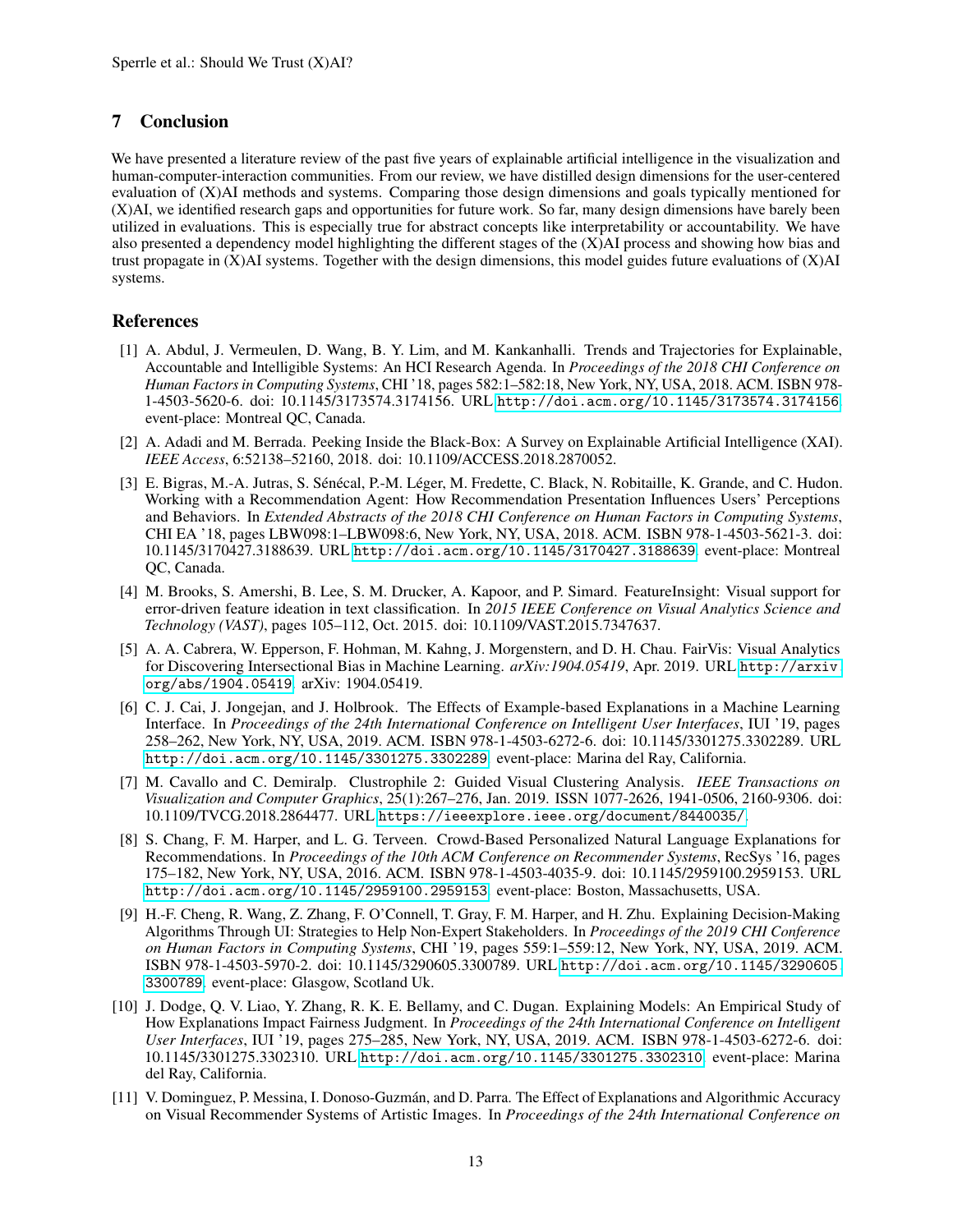*Intelligent User Interfaces*, IUI '19, pages 408–416, New York, NY, USA, 2019. ACM. ISBN 978-1-4503-6272- 6. doi: 10.1145/3301275.3302274. URL <http://doi.acm.org/10.1145/3301275.3302274>. event-place: Marina del Ray, California.

- <span id="page-13-0"></span>[12] F. Doshi-Velez and B. Kim. Towards A Rigorous Science of Interpretable Machine Learning. *arXiv:1702.08608 [cs, stat]*, Feb. 2017. URL <http://arxiv.org/abs/1702.08608>. arXiv: 1702.08608.
- <span id="page-13-11"></span>[13] D. Dunning. Chapter five - The Dunning–Kruger Effect: On Being Ignorant of One's Own Ignorance. In J. M. Olson and M. P. Zanna, editors, *Advances in Experimental Social Psychology*, volume 44, pages 247–296. Academic Press, Jan. 2011. doi: 10.1016/B978-0-12-385522-0.00005-6. URL [http://www.sciencedirect.](http://www.sciencedirect.com/science/article/pii/B9780123855220000056) [com/science/article/pii/B9780123855220000056](http://www.sciencedirect.com/science/article/pii/B9780123855220000056).
- <span id="page-13-4"></span>[14] M. Eiband, D. Buschek, A. Kremer, and H. Hussmann. The Impact of Placebic Explanations on Trust in Intelligent Systems. In *Extended Abstracts of the 2019 CHI Conference on Human Factors in Computing Systems - CHI EA '19*, pages 1–6, New York, New York, USA, 2019. ACM Press. ISBN 978-1-4503-5971-9. doi: 10.1145/3290607.3312787. URL <http://dl.acm.org/citation.cfm?doid=3290607.3312787>.
- <span id="page-13-6"></span>[15] M. El-Assady, R. Sevastjanova, F. Sperrle, D. Keim, and C. Collins. Progressive Learning of Topic Modeling Parameters: A Visual Analytics Framework. *IEEE Transactions on Visualization and Computer Graphics*, 24(1): 382–391, Jan. 2018. ISSN 1077-2626. doi: 10.1109/TVCG.2017.2745080. URL [http://ieeexplore.ieee.](http://ieeexplore.ieee.org/document/8019825/) [org/document/8019825/](http://ieeexplore.ieee.org/document/8019825/).
- <span id="page-13-12"></span>[16] M. El-Assady, W. Jentner, R. Kehlbeck, U. Schlegel, R. Sevastjanova, F. Sperrle, T. Spinner, and D. Keim. Towards xai: Structuring the processes of explanations. pages 1–9, 2019.
- <span id="page-13-8"></span>[17] M. El-Assady, R. Kehlbeck, C. Collins, D. Keim, and O. Deussen. Semantic Concept Spaces: Guided Topic Model Refinement using Word-Embedding Projections. *IEEE Transactions on Visualization and Computer Graphics*, pages 1–1, 2019. doi: 10.1109/TVCG.2019.2934654.
- <span id="page-13-7"></span>[18] M. El-Assady, F. Sperrle, O. Deussen, D. Keim, and C. Collins. Visual Analytics for Topic Model Optimization based on User-Steerable Speculative Execution. *IEEE Transactions on Visualization and Computer Graphics*, 25 (1):374–384, Jan. 2019. ISSN 1077-2626, 1941-0506, 2160-9306. doi: 10.1109/TVCG.2018.2864769. URL <https://ieeexplore.ieee.org/document/8467535/>.
- <span id="page-13-5"></span>[19] A. M. Evans and J. I. Krueger. The Psychology (and Economics) of Trust. *Social and Personality Psychology Compass*, 3(6):1003–1017, 2009. ISSN 1751-9004. doi: 10.1111/j.1751-9004.2009.00232.x. URL [https:](https://onlinelibrary.wiley.com/doi/abs/10.1111/j.1751-9004.2009.00232.x) [//onlinelibrary.wiley.com/doi/abs/10.1111/j.1751-9004.2009.00232.x](https://onlinelibrary.wiley.com/doi/abs/10.1111/j.1751-9004.2009.00232.x).
- <span id="page-13-14"></span>[20] B. Feng and E. L. MacGeorge. The Influences of Message and Source Factors on Advice Outcomes. *Communication Research*, 37(4):553–575, Aug. 2010. ISSN 0093-6502. doi: 10.1177/0093650210368258. URL <https://doi.org/10.1177/0093650210368258>.
- <span id="page-13-13"></span>[21] F. Gino and D. A. Moore. Effects of task difficulty on use of advice. *Journal of Behavioral Decision Making*, 20 (1):21–35, 2007. ISSN 1099-0771. doi: 10.1002/bdm.539. URL [https://onlinelibrary.wiley.com/doi/](https://onlinelibrary.wiley.com/doi/abs/10.1002/bdm.539) [abs/10.1002/bdm.539](https://onlinelibrary.wiley.com/doi/abs/10.1002/bdm.539).
- <span id="page-13-1"></span>[22] R. Guidotti, A. Monreale, S. Ruggieri, F. Turini, F. Giannotti, and D. Pedreschi. A Survey of Methods for Explaining Black Box Models. *ACM Comput. Surv.*, 51(5):93:1–93:42, Aug. 2018. ISSN 0360-0300. doi: 10.1145/3236009. URL <http://doi.acm.org/10.1145/3236009>.
- <span id="page-13-2"></span>[23] P. A. Hancock, D. R. Billings, K. E. Schaefer, J. Y. C. Chen, E. J. de Visser, and R. Parasuraman. A Meta-Analysis of Factors Affecting Trust in Human-Robot Interaction. *Human Factors*, 53(5):517–527, Oct. 2011. ISSN 0018-7208. doi: 10.1177/0018720811417254. URL <https://doi.org/10.1177/0018720811417254>.
- <span id="page-13-3"></span>[24] R. R. Hoffman, S. T. Mueller, G. Klein, and J. Litman. Metrics for Explainable AI: Challenges and Prospects. *arXiv:1812.04608 [cs]*, Dec. 2018. URL <http://arxiv.org/abs/1812.04608>. arXiv: 1812.04608.
- <span id="page-13-15"></span>[25] F. Hohman, A. Head, R. Caruana, R. DeLine, and S. M. Drucker. Gamut: A Design Probe to Understand How Data Scientists Understand Machine Learning Models. In *Proceedings of the 2019 CHI Conference on Human Factors in Computing Systems*, CHI '19, pages 579:1–579:13, New York, NY, USA, 2019. ACM. ISBN 978- 1-4503-5970-2. doi: 10.1145/3290605.3300809. URL <http://doi.acm.org/10.1145/3290605.3300809>. event-place: Glasgow, Scotland Uk.
- <span id="page-13-9"></span>[26] F. Hohman, H. Park, C. Robinson, and D. H. Chau. Summit: Scaling Deep Learning Interpretability by Visualizing Activation and Attribution Summarizations.  $arXiv:1904.02323$  [cs], Apr. 2019. URL [http://arxiv.org/abs/](http://arxiv.org/abs/1904.02323) [1904.02323](http://arxiv.org/abs/1904.02323). arXiv: 1904.02323.
- <span id="page-13-10"></span>[27] M. Kahng, P. Y. Andrews, A. Kalro, and D. H. Chau. ActiVis: Visual Exploration of Industry-Scale Deep Neural Network Models. *IEEE Transactions on Visualization and Computer Graphics*, 24(1):88–97, Jan. 2018. ISSN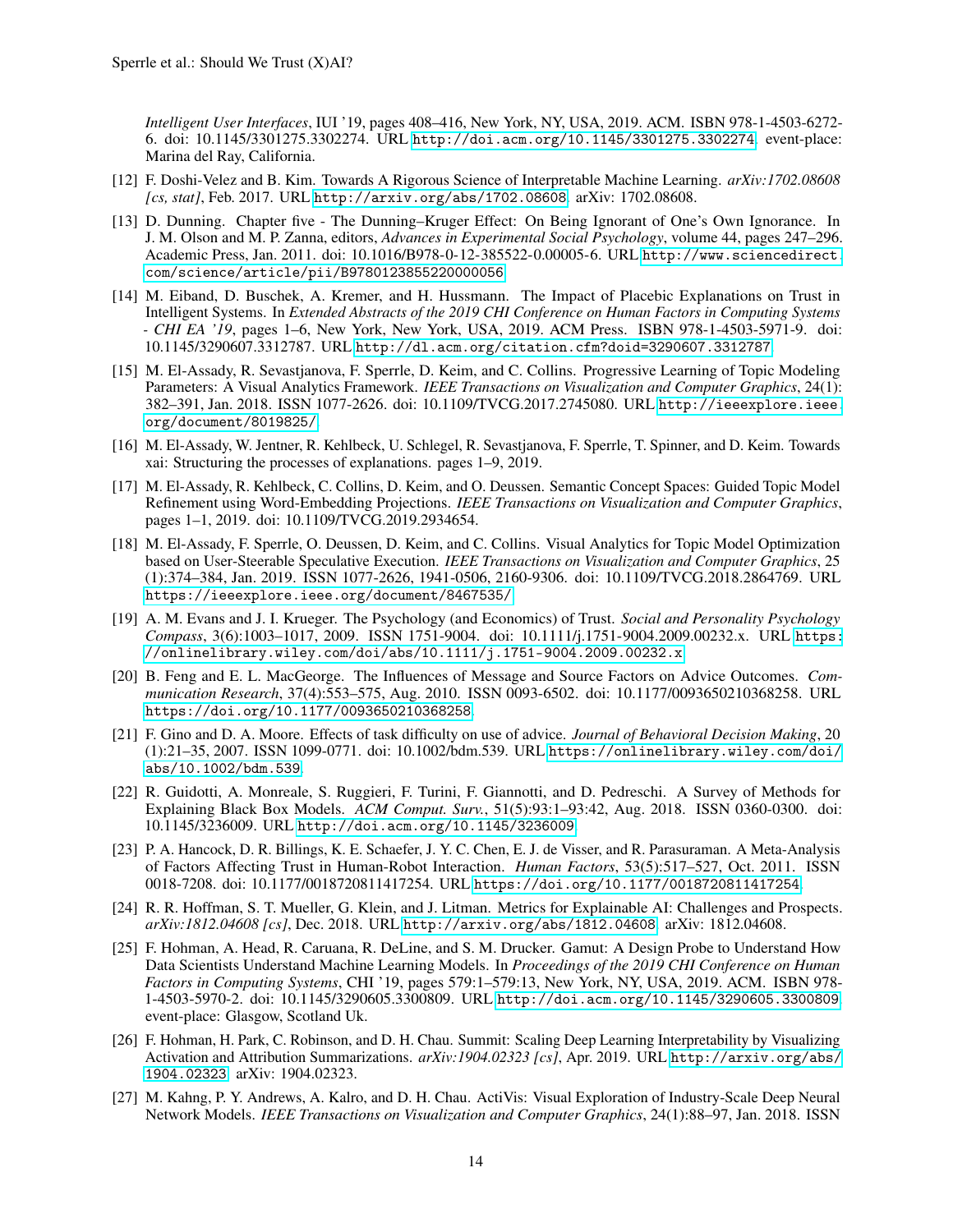1077-2626, 1941-0506, 2160-9306. doi: 10.1109/TVCG.2017.2744718. URL [https://ieeexplore.ieee.](https://ieeexplore.ieee.org/document/8022871/) [org/document/8022871/](https://ieeexplore.ieee.org/document/8022871/).

- <span id="page-14-3"></span>[28] M. Kahng, N. Thorat, D. H. P. Chau, F. B. Viegas, and M. Wattenberg. GAN Lab: Understanding Complex Deep Generative Models using Interactive Visual Experimentation. *IEEE Transactions on Visualization and Computer Graphics*, 25(1):310–320, Jan. 2019. ISSN 1077-2626, 1941-0506, 2160-9306. doi: 10.1109/TVCG.2018.2864500. URL <https://ieeexplore.ieee.org/document/8440049/>.
- <span id="page-14-2"></span>[29] R. F. Kizilcec. How Much Information?: Effects of Transparency on Trust in an Algorithmic Interface. In *Proceedings of the 2016 CHI Conference on Human Factors in Computing Systems*, CHI '16, pages 2390– 2395, New York, NY, USA, 2016. ACM. ISBN 978-1-4503-3362-7. doi: 10.1145/2858036.2858402. URL <http://doi.acm.org/10.1145/2858036.2858402>. event-place: San Jose, California, USA.
- <span id="page-14-1"></span>[30] A. Kleinerman, A. Rosenfeld, and S. Kraus. Providing Explanations for Recommendations in Reciprocal Environments. In *Proceedings of the 12th ACM Conference on Recommender Systems*, RecSys '18, pages 22–30, New York, NY, USA, 2018. ACM. ISBN 978-1-4503-5901-6. doi: 10.1145/3240323.3240362. URL <http://doi.acm.org/10.1145/3240323.3240362>. event-place: Vancouver, British Columbia, Canada.
- <span id="page-14-0"></span>[31] P. Kouki, J. Schaffer, J. Pujara, J. O'Donovan, and L. Getoor. Personalized Explanations for Hybrid Recommender Systems. In *Proceedings of the 24th International Conference on Intelligent User Interfaces*, IUI '19, pages 379–390, New York, NY, USA, 2019. ACM. ISBN 978-1-4503-6272-6. doi: 10.1145/3301275.3302306. URL <http://doi.acm.org/10.1145/3301275.3302306>. event-place: Marina del Ray, California.
- <span id="page-14-4"></span>[32] J. Krause, A. Dasgupta, J. Swartz, Y. Aphinyanaphongs, and E. Bertini. A Workflow for Visual Diagnostics of Binary Classifiers using Instance-Level Explanations. In *2017 IEEE Conference on Visual Analytics Science and Technology (VAST)*, pages 162–172, Phoenix, AZ, Oct. 2017. IEEE. ISBN 978-1-5386-3163-8. doi: 10.1109/VAST.2017.8585720. URL <https://ieeexplore.ieee.org/document/8585720/>.
- <span id="page-14-5"></span>[33] A. Kumpf, B. Tost, M. Baumgart, M. Riemer, R. Westermann, and M. Rautenhaus. Visualizing Confidence in Cluster-Based Ensemble Weather Forecast Analyses. *IEEE Transactions on Visualization and Computer Graphics*, 24(1):109–119, Jan. 2018. ISSN 1077-2626. doi: 10.1109/TVCG.2017.2745178. URL [http:](http://ieeexplore.ieee.org/document/8019883/) [//ieeexplore.ieee.org/document/8019883/](http://ieeexplore.ieee.org/document/8019883/).
- <span id="page-14-6"></span>[34] B. C. Kwon, B. Eysenbach, J. Verma, K. Ng, C. De Filippi, W. F. Stewart, and A. Perer. Clustervision: Visual Supervision of Unsupervised Clustering. *IEEE Transactions on Visualization and Computer Graphics*, 24(1): 142–151, Jan. 2018. ISSN 1077-2626. doi: 10.1109/TVCG.2017.2745085. URL [http://ieeexplore.ieee.](http://ieeexplore.ieee.org/document/8019866/) [org/document/8019866/](http://ieeexplore.ieee.org/document/8019866/).
- <span id="page-14-7"></span>[35] B. C. Kwon, M.-J. Choi, J. T. Kim, E. Choi, Y. B. Kim, S. Kwon, J. Sun, and J. Choo. RetainVis: Visual Analytics with Interpretable and Interactive Recurrent Neural Networks on Electronic Medical Records. *IEEE Transactions on Visualization and Computer Graphics*, 25(1):299–309, Jan. 2019. ISSN 1077-2626, 1941-0506, 2160-9306. doi: 10.1109/TVCG.2018.2865027. URL <https://ieeexplore.ieee.org/document/8440842/>.
- <span id="page-14-14"></span>[36] E. J. Langer, A. Blank, and B. Chanowitz. The mindlessness of ostensibly thoughtful action: The role of "placebic" information in interpersonal interaction. *Journal of Personality and Social Psychology*, 36(6):635–642, 1978. ISSN 1939-1315(Electronic),0022-3514(Print). doi: 10.1037/0022-3514.36.6.635.
- <span id="page-14-8"></span>[37] H. Lin, S. Gao, D. Gotz, F. Du, J. He, and N. Cao. RCLens: Interactive Rare Category Exploration and Identification. *IEEE Transactions on Visualization and Computer Graphics*, 24(7):2223–2237, July 2018. doi: 10.1109/TVCG.2017.2711030.
- <span id="page-14-13"></span>[38] Z. C. Lipton. The Mythos of Model Interpretability. *Queue*, 16(3):30:31–30:57, June 2018. ISSN 1542-7730. doi: 10.1145/3236386.3241340. URL <http://doi.acm.org/10.1145/3236386.3241340>.
- <span id="page-14-11"></span>[39] J. Liu, T. Dwyer, K. Marriott, J. Millar, and A. Haworth. Understanding the Relationship Between Interactive Optimisation and Visual Analytics in the Context of Prostate Brachytherapy. *IEEE Transactions on Visualization and Computer Graphics*, 24(1):319–329, Jan. 2018. ISSN 1077-2626. doi: 10.1109/TVCG.2017.2744418. URL <http://ieeexplore.ieee.org/document/8017652/>.
- <span id="page-14-9"></span>[40] M. Liu, J. Shi, Z. Li, C. Li, J. Zhu, and S. Liu. Towards Better Analysis of Deep Convolutional Neural Networks. *IEEE Transactions on Visualization and Computer Graphics*, 23(1):91–100, Jan. 2017. ISSN 1077-2626. doi: 10.1109/TVCG.2016.2598831. URL <http://ieeexplore.ieee.org/document/7536654/>.
- <span id="page-14-12"></span>[41] M. Liu, S. Liu, H. Su, K. Cao, and J. Zhu. Analyzing the Noise Robustness of Deep Neural Networks. *arXiv:1810.03913 [cs, stat]*, Oct. 2018. URL <http://arxiv.org/abs/1810.03913>. arXiv: 1810.03913.
- <span id="page-14-10"></span>[42] M. Liu, J. Shi, K. Cao, J. Zhu, and S. Liu. Analyzing the Training Processes of Deep Generative Models. *IEEE Transactions on Visualization and Computer Graphics*, 24(1):77–87, Jan. 2018. ISSN 1077-2626. doi: 10.1109/TVCG.2017.2744938. URL <http://ieeexplore.ieee.org/document/8019879/>.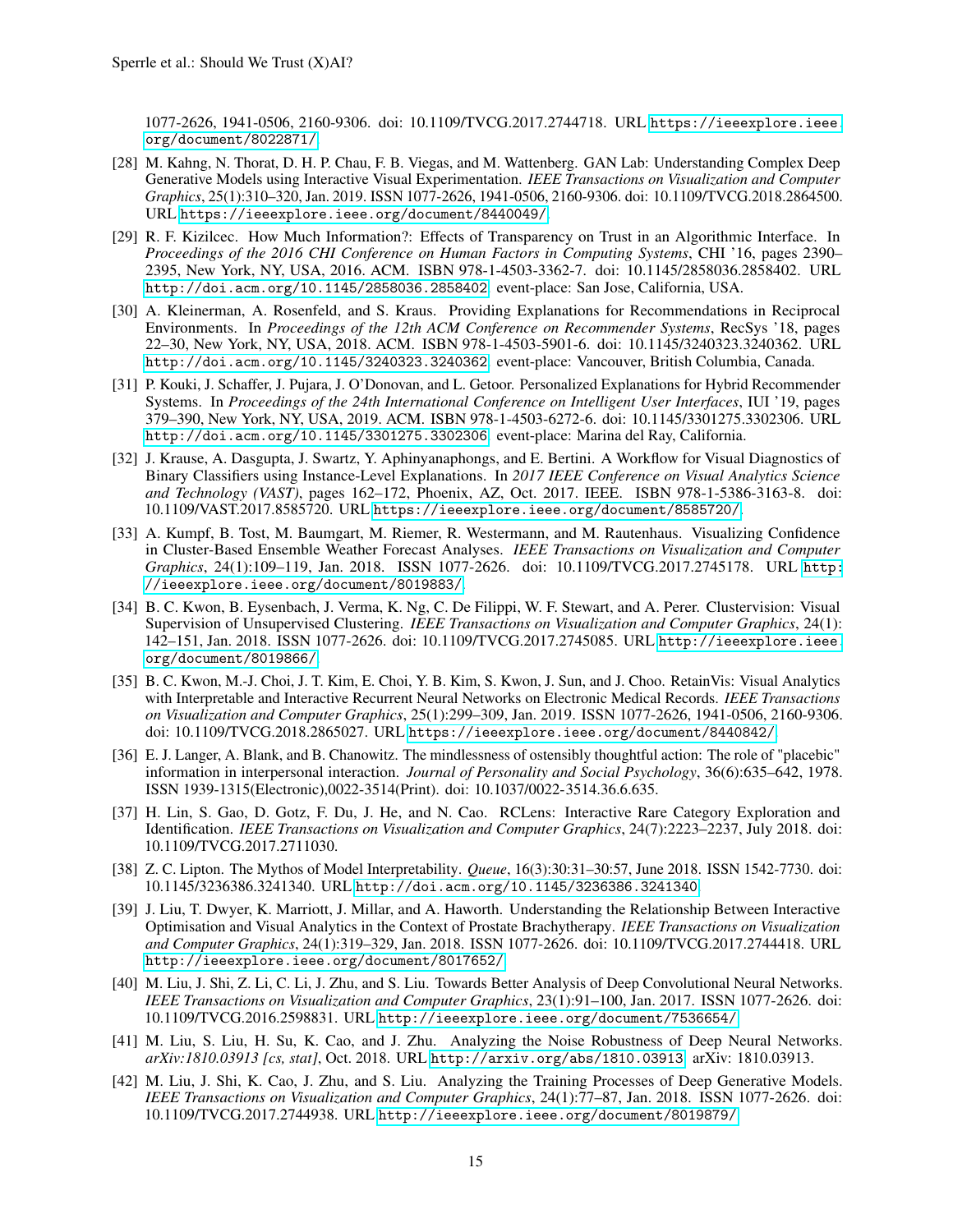- <span id="page-15-9"></span>[43] S. Liu, P. Bremer, J. J. Thiagarajan, V. Srikumar, B. Wang, Y. Livnat, and V. Pascucci. Visual Exploration of Semantic Relationships in Neural Word Embeddings. *IEEE Transactions on Visualization and Computer Graphics*, 24(1):553–562, Jan. 2018. doi: 10.1109/TVCG.2017.2745141.
- <span id="page-15-8"></span>[44] S. Liu, J. Xiao, J. Liu, X. Wang, J. Wu, and J. Zhu. Visual Diagnosis of Tree Boosting Methods. *IEEE Transactions on Visualization and Computer Graphics*, 24(1):163–173, Jan. 2018. ISSN 1077-2626, 1941-0506, 2160-9306. doi: 10.1109/TVCG.2017.2744378. URL <https://ieeexplore.ieee.org/document/8017582/>.
- <span id="page-15-10"></span>[45] Y. Ma, T. Xie, J. Li, and R. Maciejewski. Explaining Vulnerabilities to Adversarial Machine Learning through Visual Analytics. *IEEE Transactions on Visualization and Computer Graphics*, pages 1–1, 2019. doi: 10.1109/ TVCG.2019.2934631.
- <span id="page-15-3"></span>[46] M. Millecamp, N. N. Htun, C. Conati, and K. Verbert. To Explain or Not to Explain: The Effects of Personal Characteristics when Explaining Music Recommendations. In *Proceedings of the 24th International Conference on Intelligent User Interfaces*, IUI '19, pages 397–407, New York, NY, USA, 2019. ACM. ISBN 978-1-4503-6272- 6. doi: 10.1145/3301275.3302313. URL <http://doi.acm.org/10.1145/3301275.3302313>. event-place: Marina del Ray, California.
- <span id="page-15-15"></span>[47] T. Miller. Explanation in artificial intelligence: Insights from the social sciences. *Artificial Intelligence*, 267: 1–38, Feb. 2019. ISSN 0004-3702. doi: 10.1016/j.artint.2018.07.007. URL [http://www.sciencedirect.com/](http://www.sciencedirect.com/science/article/pii/S0004370218305988) [science/article/pii/S0004370218305988](http://www.sciencedirect.com/science/article/pii/S0004370218305988).
- <span id="page-15-0"></span>[48] T. Miller, P. Howe, and L. Sonenberg. Explainable AI: Beware of Inmates Running the Asylum Or: How I Learnt to Stop Worrying and Love the Social and Behavioural Sciences. In *arXiv:1712.00547 [cs]*, Dec. 2017. URL <http://arxiv.org/abs/1712.00547>. arXiv: 1712.00547.
- <span id="page-15-7"></span>[49] Y. Ming, S. Cao, R. Zhang, Z. Li, Y. Chen, Y. Song, and H. Qu. Understanding Hidden Memories of Recurrent Neural Networks. In *2017 IEEE Conference on Visual Analytics Science and Technology (VAST)*, pages 13– 24, Phoenix, AZ, Oct. 2017. IEEE. ISBN 978-1-5386-3163-8. doi: 10.1109/VAST.2017.8585721. URL <https://ieeexplore.ieee.org/document/8585721/>.
- <span id="page-15-11"></span>[50] Y. Ming, H. Qu, and E. Bertini. RuleMatrix: Visualizing and Understanding Classifiers with Rules. *IEEE Transactions on Visualization and Computer Graphics*, 25(1):342–352, Jan. 2019. ISSN 1077-2626, 1941- 0506, 2160-9306. doi: 10.1109/TVCG.2018.2864812. URL [https://ieeexplore.ieee.org/document/](https://ieeexplore.ieee.org/document/8440085/) [8440085/](https://ieeexplore.ieee.org/document/8440085/).
- <span id="page-15-12"></span>[51] T. Muhlbacher, L. Linhardt, T. Moller, and H. Piringer. TreePOD: Sensitivity-Aware Selection of Pareto-Optimal Decision Trees. *IEEE Transactions on Visualization and Computer Graphics*, 24(1):174–183, Jan. 2018. ISSN 1077-2626. doi: 10.1109/TVCG.2017.2745158. URL <http://ieeexplore.ieee.org/document/8019878/>.
- <span id="page-15-2"></span>[52] B. M. Muir. Trust in automation: Part I. Theoretical issues in the study of trust and human intervention in automated systems. *Ergonomics*, 37(11):1905–1922, Nov. 1994. ISSN 0014-0139. doi: 10.1080/00140139408964957. URL <https://doi.org/10.1080/00140139408964957>.
- <span id="page-15-6"></span>[53] C. Musto, F. Narducci, P. Lops, M. De Gemmis, and G. Semeraro. ExpLOD: A Framework for Explaining Recommendations Based on the Linked Open Data Cloud. In *Proceedings of the 10th ACM Conference on Recommender Systems*, RecSys '16, pages 151–154, New York, NY, USA, 2016. ACM. ISBN 978-1-4503-4035- 9. doi: 10.1145/2959100.2959173. URL <http://doi.acm.org/10.1145/2959100.2959173>. event-place: Boston, Massachusetts, USA.
- <span id="page-15-13"></span>[54] N. Pezzotti, B. P. F. Lelieveldt, L. v. d. Maaten, T. Höllt, E. Eisemann, and A. Vilanova. Approximated and User Steerable tSNE for Progressive Visual Analytics. *IEEE Transactions on Visualization and Computer Graphics*, 23 (7):1739–1752, July 2017. doi: 10.1109/TVCG.2016.2570755.
- <span id="page-15-1"></span>[55] F. Poursabzi-Sangdeh, D. G. Goldstein, J. M. Hofman, J. W. Vaughan, and H. Wallach. Manipulating and Measuring Model Interpretability. Feb. 2018. URL <http://arxiv.org/abs/1802.07810>. arXiv: 1802.07810.
- <span id="page-15-5"></span>[56] E. Rader, K. Cotter, and J. Cho. Explanations As Mechanisms for Supporting Algorithmic Transparency. In *Proceedings of the 2018 CHI Conference on Human Factors in Computing Systems*, CHI '18, pages 103:1– 103:13, New York, NY, USA, 2018. ACM. ISBN 978-1-4503-5620-6. doi: 10.1145/3173574.3173677. URL <http://doi.acm.org/10.1145/3173574.3173677>. event-place: Montreal QC, Canada.
- <span id="page-15-14"></span>[57] D. Ren, S. Amershi, B. Lee, J. Suh, and J. D. Williams. Squares: Supporting Interactive Performance Analysis for Multiclass Classifiers. *IEEE Transactions on Visualization and Computer Graphics*, 23(1):61–70, Jan. 2017. ISSN 1077-2626. doi: 10.1109/TVCG.2016.2598828. URL <http://ieeexplore.ieee.org/document/7539404/>.
- <span id="page-15-4"></span>[58] R. M. Richter, M. J. Valladares, and S. C. Sutherland. Effects of the Source of Advice and Decision Task on Decisions to Request Expert Advice. In *Proceedings of the 24th International Conference on Intelligent User Interfaces*, IUI '19, pages 469–475, New York, NY, USA, 2019. ACM. ISBN 978-1-4503-6272-6. doi: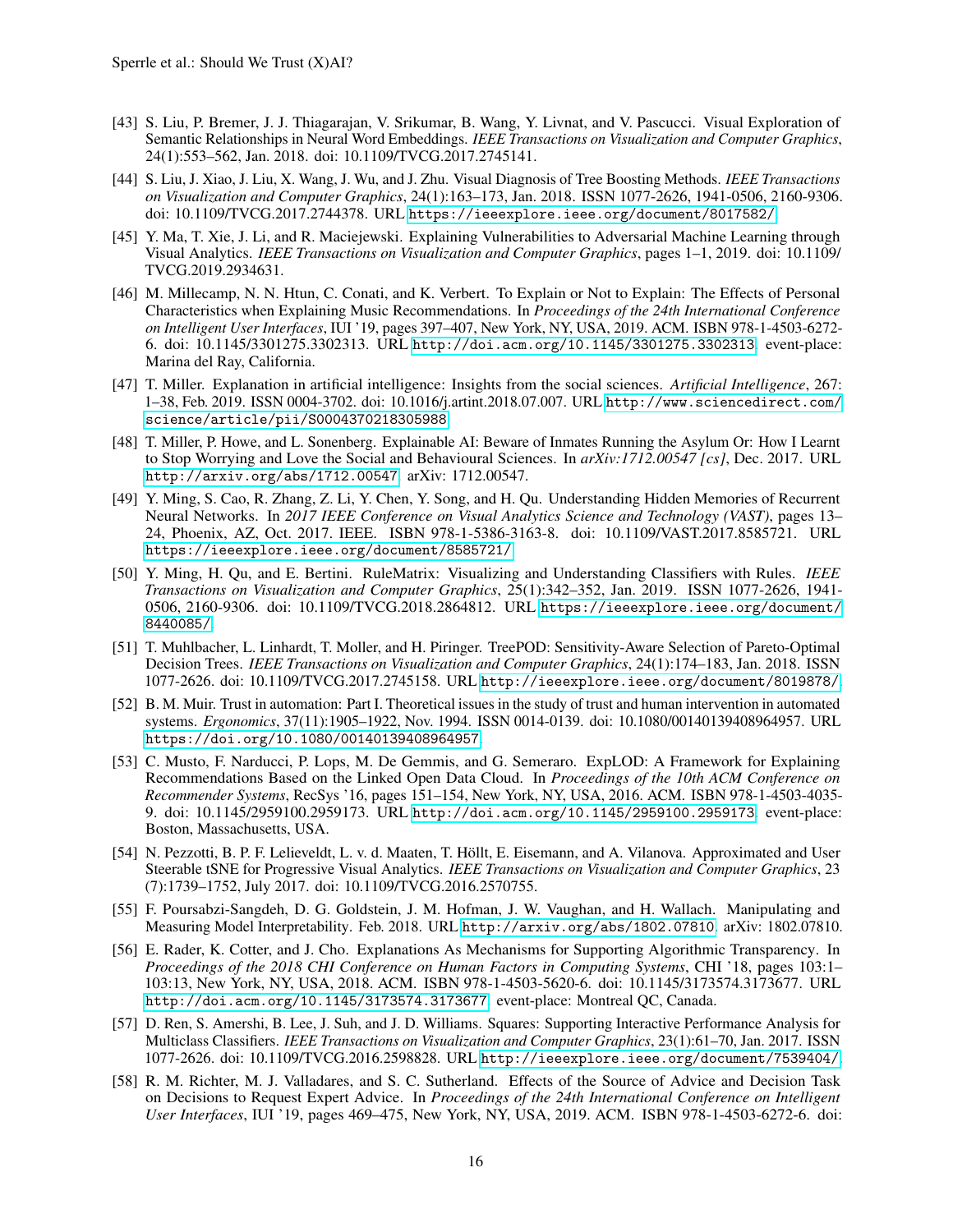10.1145/3301275.3302279. URL <http://doi.acm.org/10.1145/3301275.3302279>. event-place: Marina del Ray, California.

- <span id="page-16-1"></span>[59] B. G. Robbins. What is Trust? A Multidisciplinary Review, Critique, and Synthesis. *Sociology Compass*, 10 (10):972–986, 2016. ISSN 1751-9020. doi: 10.1111/soc4.12391. URL [https://onlinelibrary.wiley.com/](https://onlinelibrary.wiley.com/doi/abs/10.1111/soc4.12391) [doi/abs/10.1111/soc4.12391](https://onlinelibrary.wiley.com/doi/abs/10.1111/soc4.12391).
- <span id="page-16-8"></span>[60] D. Sacha, M. Kraus, J. Bernard, M. Behrisch, T. Schreck, Y. Asano, and D. A. Keim. SOMFlow: Guided Exploratory Cluster Analysis with Self-Organizing Maps and Analytic Provenance. *IEEE Transactions on Visualization and Computer Graphics*, 24(1):120–130, Jan. 2018. ISSN 1077-2626. doi: 10.1109/TVCG.2017. 2744805. URL <http://ieeexplore.ieee.org/document/8019867/>.
- <span id="page-16-2"></span>[61] K. E. Schaefer, J. Y. C. Chen, J. L. Szalma, and P. A. Hancock. A Meta-Analysis of Factors Influencing the Development of Trust in Automation: Implications for Understanding Autonomy in Future Systems. *Human Factors*, 58(3):377–400, May 2016. ISSN 0018-7208. doi: 10.1177/0018720816634228. URL [https://doi.](https://doi.org/10.1177/0018720816634228) [org/10.1177/0018720816634228](https://doi.org/10.1177/0018720816634228).
- <span id="page-16-4"></span>[62] J. Schaffer, J. O'Donovan, J. Michaelis, A. Raglin, and T. Höllerer. I Can Do Better Than Your AI: Expertise and Explanations. In *Proceedings of the 24th International Conference on Intelligent User Interfaces*, IUI '19, pages 240–251, New York, NY, USA, 2019. ACM. ISBN 978-1-4503-6272-6. doi: 10.1145/3301275.3302308. URL <http://doi.acm.org/10.1145/3301275.3302308>. event-place: Marina del Ray, California.
- <span id="page-16-14"></span>[63] R. Sevastjanova, H. Schäfer, J. Bernard, D. Keim, and M. El-Assady. Shall we play? extending the visual analytics design space through gameful design concepts. pages 1–9, 2019.
- <span id="page-16-0"></span>[64] T. Spinner, U. Schlegel, H. Schäfer, and M. El-Assady. explAIner: A Visual Analytics Framework for Interactive and Explainable Machine Learning. *IEEE Transactions on Visualization and Computer Graphics*, pages 1–1, 2019. doi: 10.1109/TVCG.2019.2934629.
- <span id="page-16-5"></span>[65] A. Springer and S. Whittaker. Progressive Disclosure: Empirically Motivated Approaches to Designing Effective Transparency. In *Proceedings of the 24th International Conference on Intelligent User Interfaces*, IUI '19, pages 107–120, New York, NY, USA, 2019. ACM. ISBN 978-1-4503-6272-6. doi: 10.1145/3301275.3302322. URL <http://doi.acm.org/10.1145/3301275.3302322>. event-place: Marina del Ray, California.
- <span id="page-16-9"></span>[66] J. Stahnke, M. Dörk, B. Müller, and A. Thom. Probing Projections: Interaction Techniques for Interpreting Arrangements and Errors of Dimensionality Reductions. *IEEE Transactions on Visualization and Computer Graphics*, 22(1):629–638, Jan. 2016. doi: 10.1109/TVCG.2015.2467717.
- <span id="page-16-10"></span>[67] F. Stoffel, L. Flekova, D. Oelke, I. Gurevych, and D. A. Keim. Feature-based visual exploration of text classification. In *Symposium on Visualization in Data Science at IEEE VIS*, 2015.
- <span id="page-16-11"></span>[68] H. Strobelt, S. Gehrmann, H. Pfister, and A. M. Rush. LSTMVis: A Tool for Visual Analysis of Hidden State Dynamics in Recurrent Neural Networks. *IEEE Transactions on Visualization and Computer Graphics*, 24(1): 667–676, Jan. 2018. ISSN 1077-2626. doi: 10.1109/TVCG.2017.2744158. URL [http://ieeexplore.ieee.](http://ieeexplore.ieee.org/document/8017583/) [org/document/8017583/](http://ieeexplore.ieee.org/document/8017583/).
- <span id="page-16-12"></span>[69] H. Strobelt, S. Gehrmann, M. Behrisch, A. Perer, H. Pfister, and A. M. Rush. Seq2seq-Vis: A Visual Debugging Tool for Sequence-to-Sequence Models. *IEEE Transactions on Visualization and Computer Graphics*, 25(1): 353–363, Jan. 2019. ISSN 1077-2626, 1941-0506, 2160-9306. doi: 10.1109/TVCG.2018.2865044. URL <https://ieeexplore.ieee.org/document/8494828/>.
- <span id="page-16-3"></span>[70] D. Wang, Q. Yang, A. Abdul, and B. Y. Lim. Designing Theory-Driven User-Centric Explainable AI. In *Proceedings of the 2019 CHI Conference on Human Factors in Computing Systems*, CHI '19, pages 601:1– 601:15, New York, NY, USA, 2019. ACM. ISBN 978-1-4503-5970-2. doi: 10.1145/3290605.3300831. URL <http://doi.acm.org/10.1145/3290605.3300831>. event-place: Glasgow, Scotland Uk.
- <span id="page-16-13"></span>[71] J. Wang, L. Gou, H.-W. Shen, and H. Yang. DQNViz: A Visual Analytics Approach to Understand Deep Q-Networks. *IEEE Transactions on Visualization and Computer Graphics*, 25(1):288–298, Jan. 2019. ISSN 1077-2626, 1941-0506, 2160-9306. doi: 10.1109/TVCG.2018.2864504. URL [https://ieeexplore.ieee.](https://ieeexplore.ieee.org/document/8454905/) [org/document/8454905/](https://ieeexplore.ieee.org/document/8454905/).
- <span id="page-16-6"></span>[72] M. Yin, J. Wortman Vaughan, and H. Wallach. Understanding the Effect of Accuracy on Trust in Machine Learning Models. In *Proceedings of the 2019 CHI Conference on Human Factors in Computing Systems*, CHI '19, pages 279:1–279:12, New York, NY, USA, 2019. ACM. ISBN 978-1-4503-5970-2. doi: 10.1145/3290605.3300509. URL <http://doi.acm.org/10.1145/3290605.3300509>. event-place: Glasgow, Scotland Uk.
- <span id="page-16-7"></span>[73] K. Yu, S. Berkovsky, R. Taib, D. Conway, J. Zhou, and F. Chen. User Trust Dynamics: An Investigation Driven by Differences in System Performance. In *Proceedings of the 22Nd International Conference on Intelligent User Interfaces*, IUI '17, pages 307–317, New York, NY, USA, 2017. ACM. ISBN 978-1-4503-4348-0. doi: